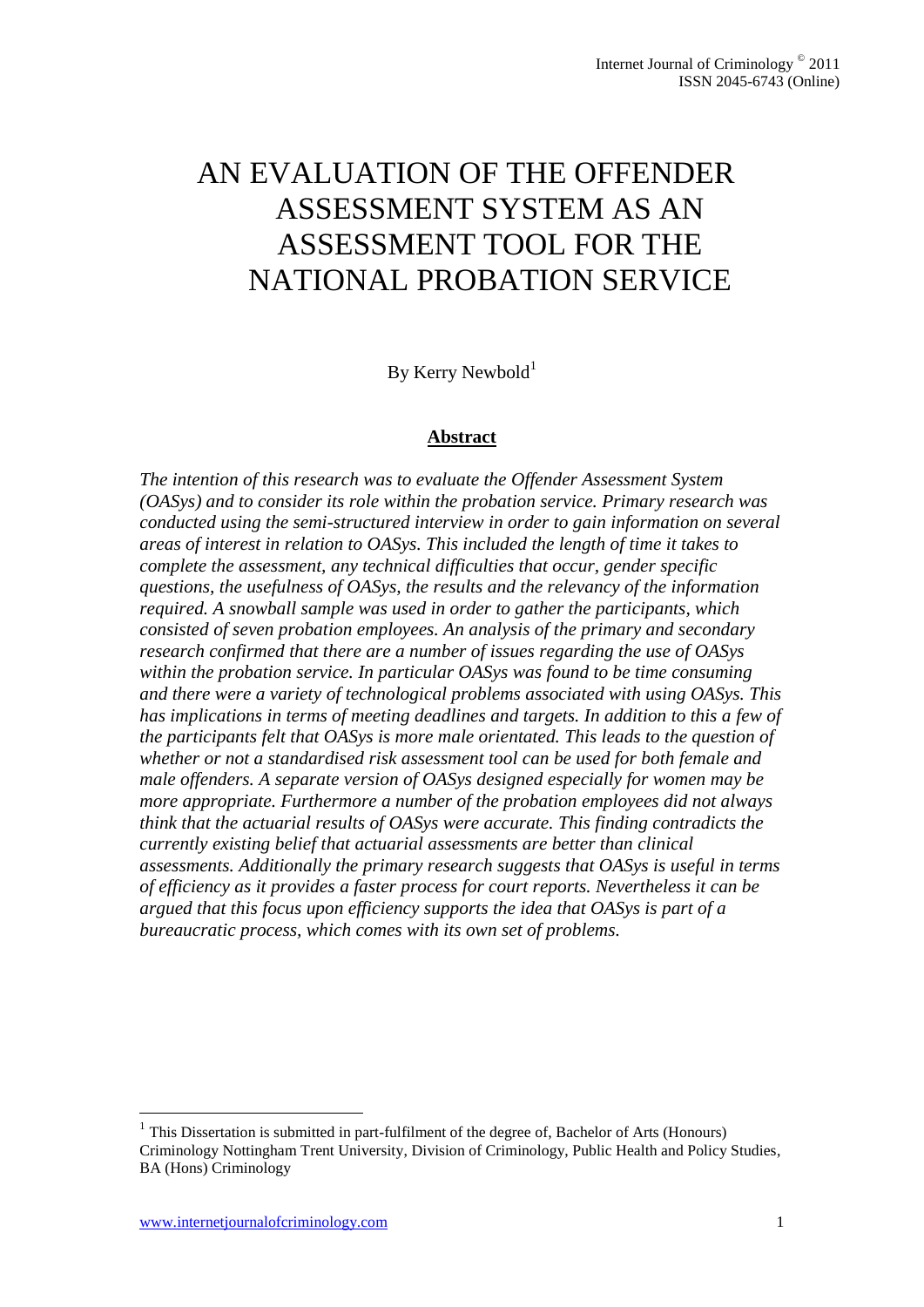# **Contents**

| <b>Abstract</b>                                                 |    |
|-----------------------------------------------------------------|----|
| <b>Dedication</b>                                               | 3  |
| <b>Acknowledgements</b>                                         | 3  |
| 1. Introduction                                                 | 4  |
| 2. Literature Review                                            | 6  |
| 3. Methodology                                                  | 12 |
| <b>4. Research Findings</b>                                     | 16 |
| <b>5. Discussion of Research Findings</b>                       | 21 |
| <b>6. Conclusion and Recommendations</b>                        | 26 |
| <b>Appendices</b>                                               |    |
| <b>Appendix A-</b> Interview schedule used for primary research | 28 |
| <b>Appendix B-</b> Copy of the participant information sheet    | 29 |
| <b>Appendix C-</b> Copy of the consent form to participate      | 20 |
| <b>References</b>                                               | 31 |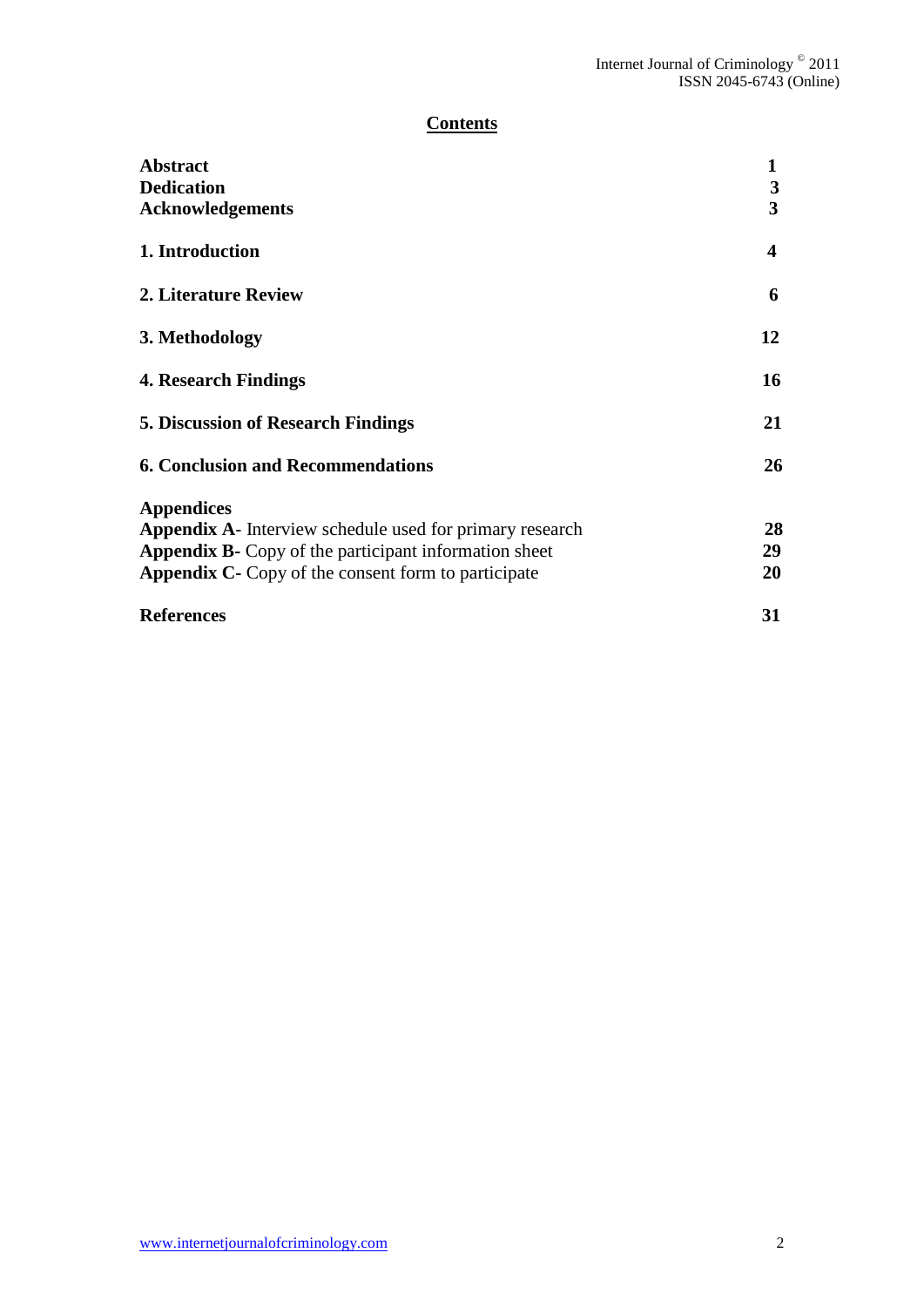# **Dedication**

I would very much like to dedicate this dissertation to my granddad who is sadly missed. He always offered encouragement as he always believed in me no matter what. I'm sorry he couldn't see me finish my time at Nottingham Trent University, but I hope I've made him proud.

## **Acknowledgements**

I would just like to say a great big thank you to those probation employees who took part in the research and to those who enabled the interviews to take place. This dissertation could not have happened without your contributions and knowledge.

I would also like to offer thanks to my family for their patience and support during the many hours I have spent studying.

I particularly owe thanks to my mum who encouraged me to go to university. I am grateful for the fact that she has helped me overcome my fears, build my confidence and has always been there to offer support and encouragement. I just want you to know that I really appreciate everything that you have done for me.

I also wish to convey my gratitude to Phillip Hodgson for the support and invaluable contributions made during this research project.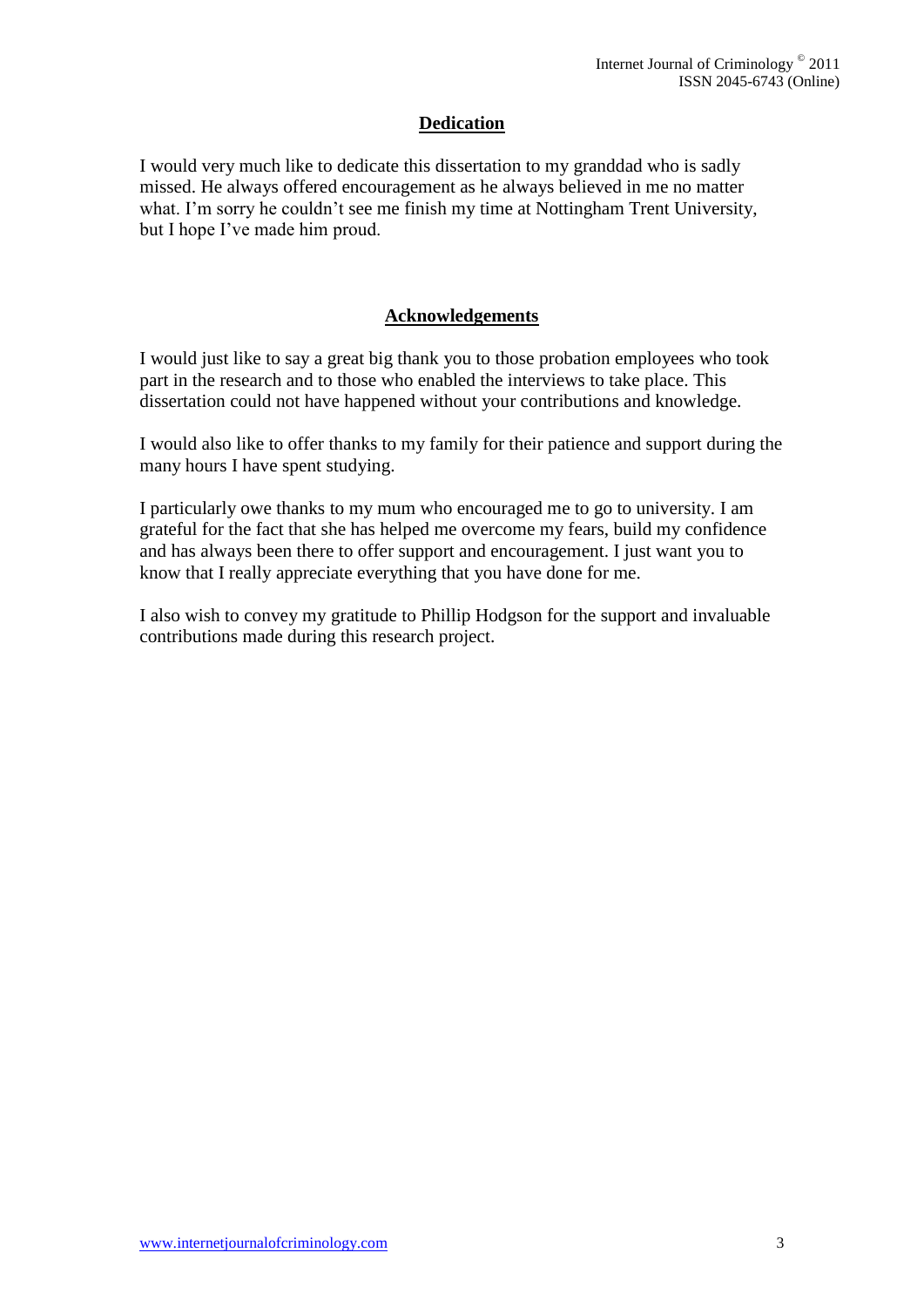# **Chapter 1: Introduction**

### **Background of the study**

Risk within the clinical and criminal justice context is 'primarily associated with negative outcomes rather than potential gains or losses' (Kemshall *et al,* 1997:222). Unfavourable outcomes 'of decisions about individuals made by legal bodies or institutional staff can include reoffending, clinical relapse, disruptive behaviour or suicide' (Blackburn, 2000:177). The undesired outcome can also occur in relation to the risk of serious harm to others. The judgement that an individual may cause harm to others 'influences legal decisions at a number of different stages within criminal and civil proceedings such as bail, sentencing and parole' (Blackburn, 2000:177). Assessments of risk within the criminal justice system are carried out by professionals for reasons relating to institutional or community management (Blackburn, 2000). This focus upon risk and risk assessment has come about due to a shift in ideology within the criminal justice system and has had a huge influence on probation practice; public protection is now vital when dealing with offenders. This concept is based on the belief that offender managers and others within the criminal justice system should protect the public from the risk of serious harm posed by some offenders (Hancock, 2007). Thus the purpose of risk assessment is not simply to predict future harm it is also used to establish effective risk management. Risk management involves using a number of different interventions with an aim to reduce the likelihood of a risk occurring or to reduce the impact of the risk if it were to occur (Kemshall and Wood, 2007). Risk assessment and risk management are now crucial tasks within the Probation Service. OASys became the standard risk assessment tool used within the Probation service in 2001.

#### **Aims and Objectives**

This study aims to evaluate the Offender Assessment System (OASys) as an assessment tool for the National Probation Service. In order to fulfil this objective the research will give consideration to;

- The length of time it takes to complete an OASys assessment
- The technical problems that occur when using OASys
- The relevancy of the information the assessment requires
- How accurate probation employees find the results of OASys to be
- The Usefulness of OASys
- Gender specific questions within OASys.

#### **Structure of the study**

The following chapter will explore in further detail the background in which OASys developed. It will also explain what OASys is and what it intends to do. Furthermore previously published literature will outline some of the current problems that have been associated with the use of OASys.

Chapter three will introduce the primary research undertaken to complete this dissertation. It will explain why this method was chosen and will provide an overview of the benefits and limitations of using this approach.

Chapter four will present the findings of the primary research. It will identify the views and opinions of seven employees within the Probation Service in regard to the use of OASys.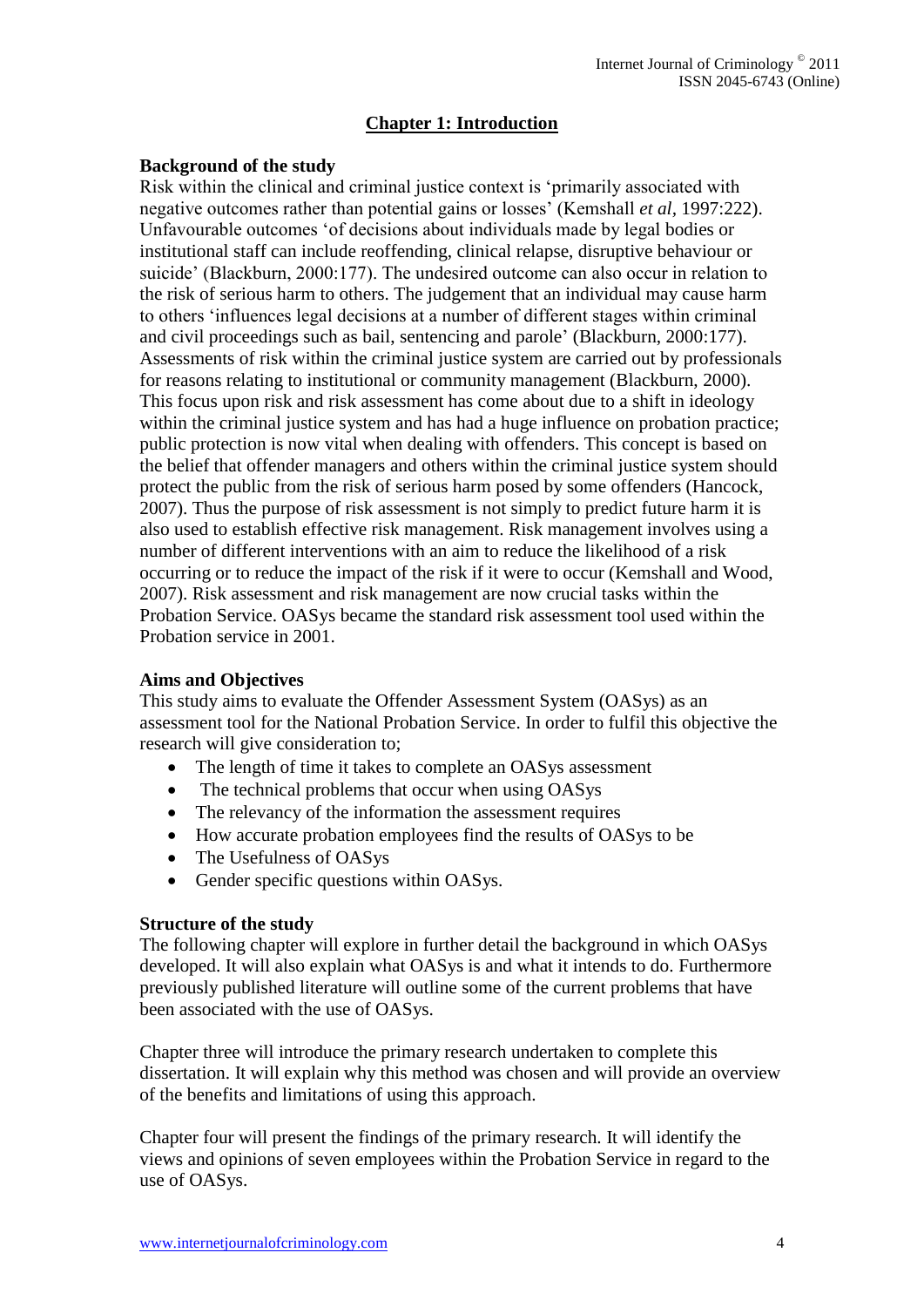Chapter five will discuss the specific themes that emerge from the research. Furthermore it will draw on comparisons and differences between the primary and secondary data.

The final chapter will provide the reader with a conclusion to the dissertation. The chapter will also offer a number of recommendations based on the primary and secondary research gathered during the project.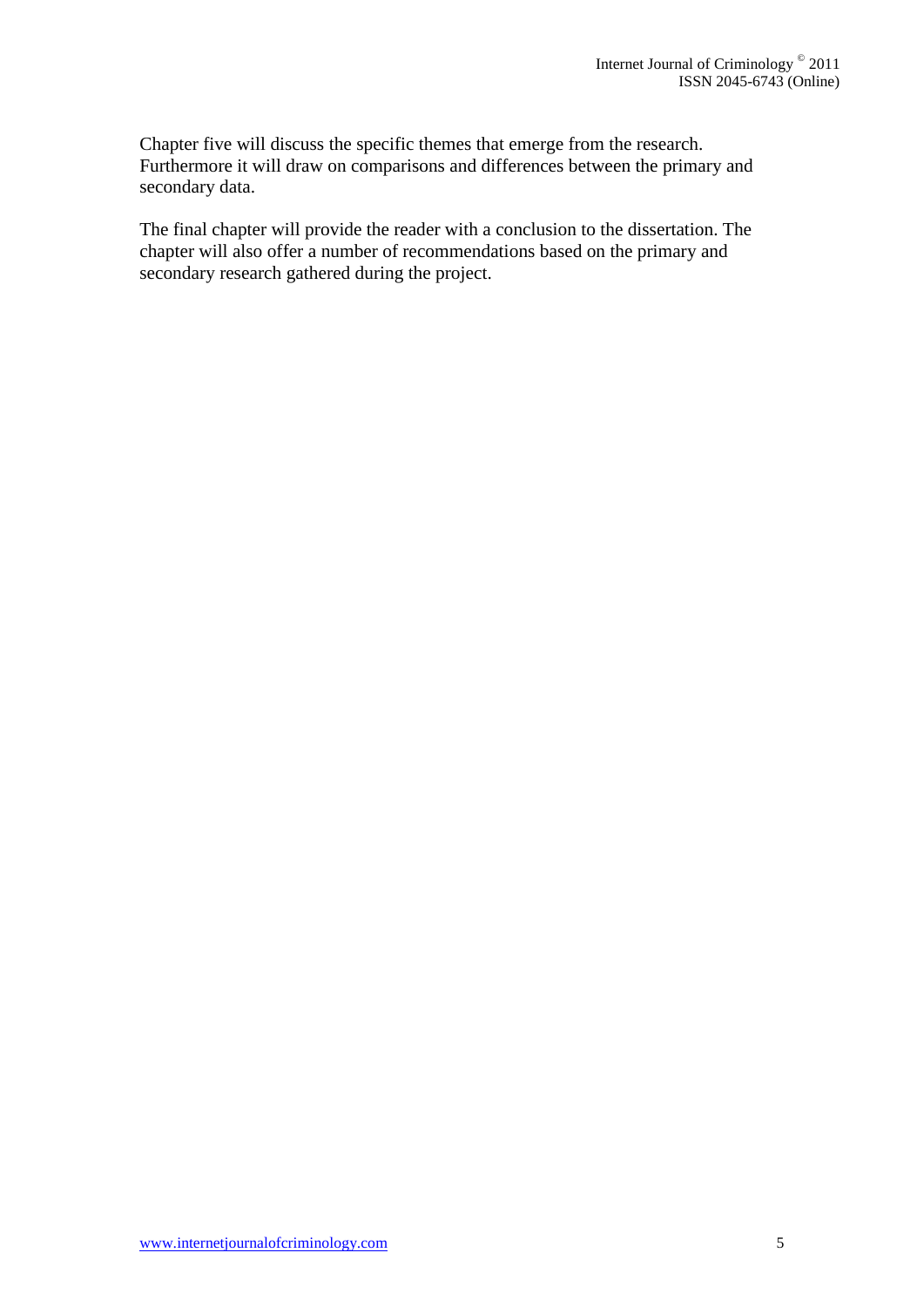# **Chapter 2: Literature Review**

## **Introduction**

The Offender Assessment System (OASys) is a structured clinical risk assessment tool used by adult correctional services in England and Wales (Home Office, 2006). It is used to assess an offender's likelihood of reconviction, the factors associated with offending, and the risk of harm he or she presents (National Probation Service, 2003). The rise of risk within the criminal justice system is largely associated with the public protection agenda, which assumed dominance in the 1990s. Within the public protection model 'responsibility is placed upon offender managers and others to protect the public from the risk of serious harm posed by some offenders' (Hancock, 2007:246). OASys is relied upon within the public protection approach as it is used to determine future behaviour and future risk. Once the level of risk presented by an offender has been decided upon precautions are then put in place to manage that risk. Therefore OASys needs to be effective as it will have a huge impact on whether or not offenders are dealt with appropriately in the UK.

#### **A shift from Advise, Assist and Befriend to a focus on Public Protection**

Traditionally probation values were embedded in Christian theology. The nineteenth-Century police court missionaries thought that they could reduce crime and the use of imprisonment by 'saving souls, denouncing sin and promoting temperance' (Nellis, 2007:239). McWilliams (1983, 1985, 1986 and 1987) believed that the police court missionaries 'were welcome in the courts because they provided justifications for magistrates who were increasingly concerned about the harsh effects of the cumulative principle in sentencing' (cited in Vanstone, 2004:36). This ideology was incorporated in some ways into the Probation of Offenders Act 1907, which considered the probation order as an alternative to punishment and defined its aim as 'advise, assist and befriend' (Nellis, 2007:239). However from the 1930's onwards the Probation service distanced itself from evangelical language. The post –World War Probation Service was based on liberal-humanitarianism, which focused on the idea that the 'character and behaviour of most individual offenders can be improved through education, treatment and therapy' (Nellis, 2007:239). However the Probation Service has now moved towards a new purpose which is to 'punish, help, change and control offenders' (HM Inspectorate of Probation, 2006). This consolidates the other changes in recent years such as the establishment of a clear role to work with others to protect the public.

The public protection and community safety approach puts the protection of the public first and is 'characterised by the use of restrictions, surveillance, monitoring and control' (Kemshall, 2008:14). Sentencing within this model can be disproportionate to the offence as it is based upon assessments of future risk. The public protection model has emerged due to the fact that risk has become 'associated with loss, harm and danger' (Nash, 2010:60). People today are living in a 'culture of fear' and the Public Protection approach attempts to reassure the public of their safety (Nash, 2010:60). The public protection approach has been inflamed by two symbolic cases. The first was the abduction and murder of eight year old Sarah Payne by Roy Whiting a released sex offender (BBC, 2001). The second is the murders of Holly Wells and Jessica Chapman in 2002, by a man without previous convictions, but who had come to the attention of social services for a series of alleged offences including rape and sex with underage girls (BBC, 2004). The public want protecting from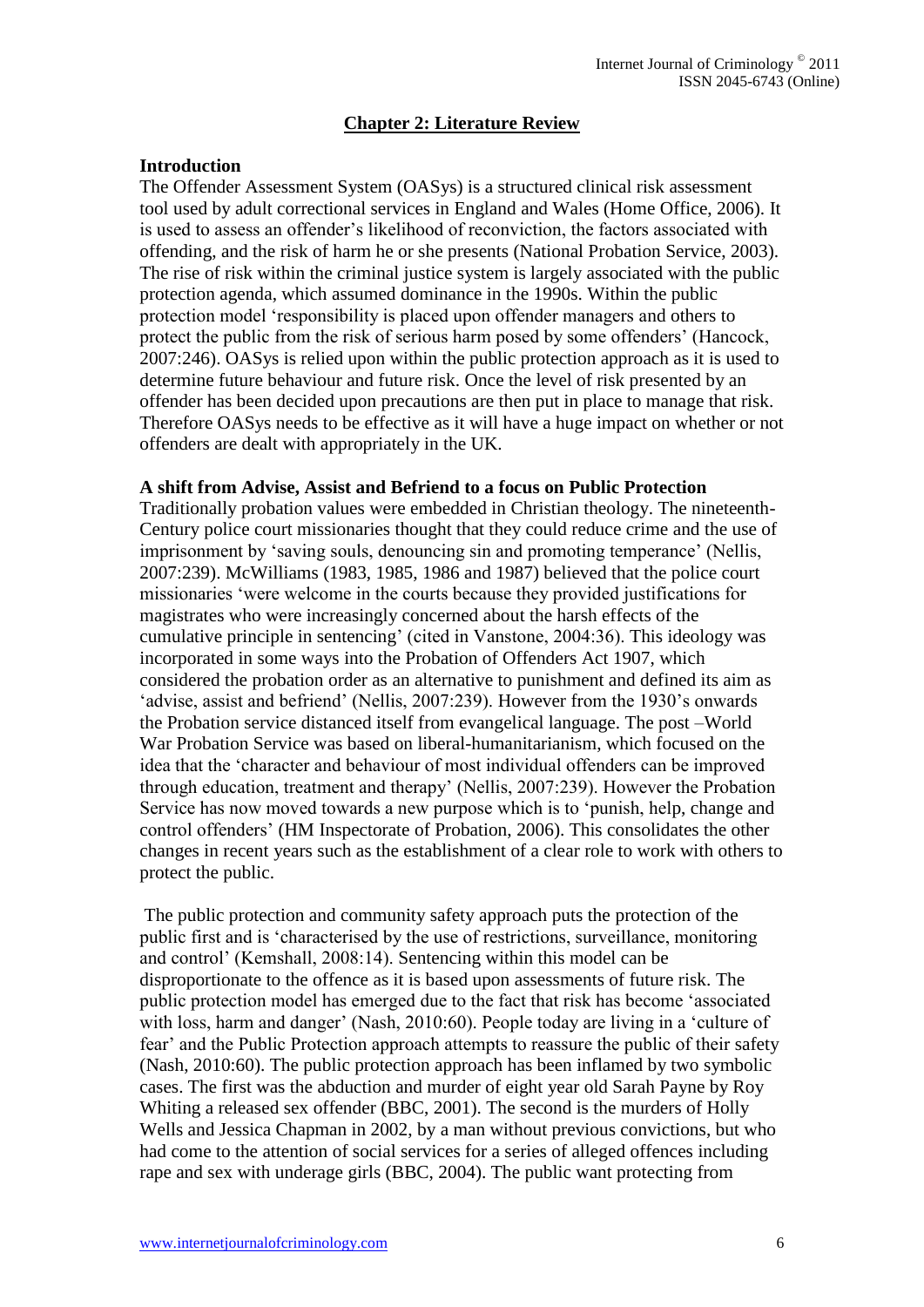dangerous offenders such as these men. Therefore in an attempt to do this the public protection system aims 'to predict the unknown, to protect an often unknown individual from harm at some point in the future' (Nash, 2010:63).

#### **Risk Penology**

It is believed that we are currently witnessing a 'fundamental rupture between modern and a new postmodern penality' (Kemshall and Maguire, 2001:243). The end of the twentieth century saw growing discontent with the modernist penal agenda. 'Modern penal practices were viewed as inadequate for the containment of crime, and their spread into the practices of welfare were seen as oppressive' (Kemshall, 2003:16).). As a result of this a new postmodern penology has emerged. There are three key features of this new penology. The first is that the 'moral or clinical description of the individual has been replaced with actuarial language of probabilistic calculations and statistical distributions applied to populations' (Feeley and Simon, 1992:451). The second is that the new penology is not about punishing or rehabilitating individuals but it is about 'identifying and managing unruly groups' (Feeley and Simon: 1992:455). Therefore there is now the rationale of a managerial process. This means that the goal of the new penology is not to eliminate crime but is to make it tolerable through systematic coordination (Justice 4 victims, 2007). The third key feature of this new penology is that these 'altered expectations have manifested themselves in the development of more cost-effective forms of custody and control and in new technologies to identify and classify risk' (Feeley and Simon, 1992:457).

#### **Risk within the Probation Service**

This risk penology is evident within the Probation Service as risk assessment and risk management are now core tasks for the Probation Service (Kemshall, 2007:274). An assessment of the risks posed by the offender is now a 'mandatory requirement in a pre-sentence report; it also forms the basis for all of the services work with the offenders for whom it has a statutory responsibility' (Robinson, 2003:108). The rise of risk within the Probation context is largely associated with two developments, both of which assumed dominance in the 1990's. These are the emergence of the public protection agenda in the criminal justice system and the emergence 'of a body of knowledge about what works in reducing offending' (Robinson, 2003:110). Within these two developments it is argued that if the risk factors for offending can be identified it is possible to 'implement prevention methods to counteract them' (Farrington, 2007:606). Thus it can be argued that the risk factors associated with Roy Whiting and Ian Huntley's offending could have been controlled and managed if they had been identified correctly. This subsequently would have protected Sarah Payne, Holly Wells and Jessica Chapman from their fates at the hands of these men.

#### **Risk Assessments**

'Risk and dangerousness assessments refer to a variety of methods developed to limit the levels of risk to the public while at the same time providing less restrictive arrangements for offenders' (Howitt, 2009:445). Traditionally risk assessments have focused upon recidivism. This refers to the likelihood of an offender reoffending after release or at some other point in the future. However there is a key difference 'between the statistical risk of the occurrence of an event in the future and the dangerousness of that event' (Howitt, 2009:449). The danger aspect is 'defined as the degree of damage or harm that may follow an event happening' (Crighton, 2005:53).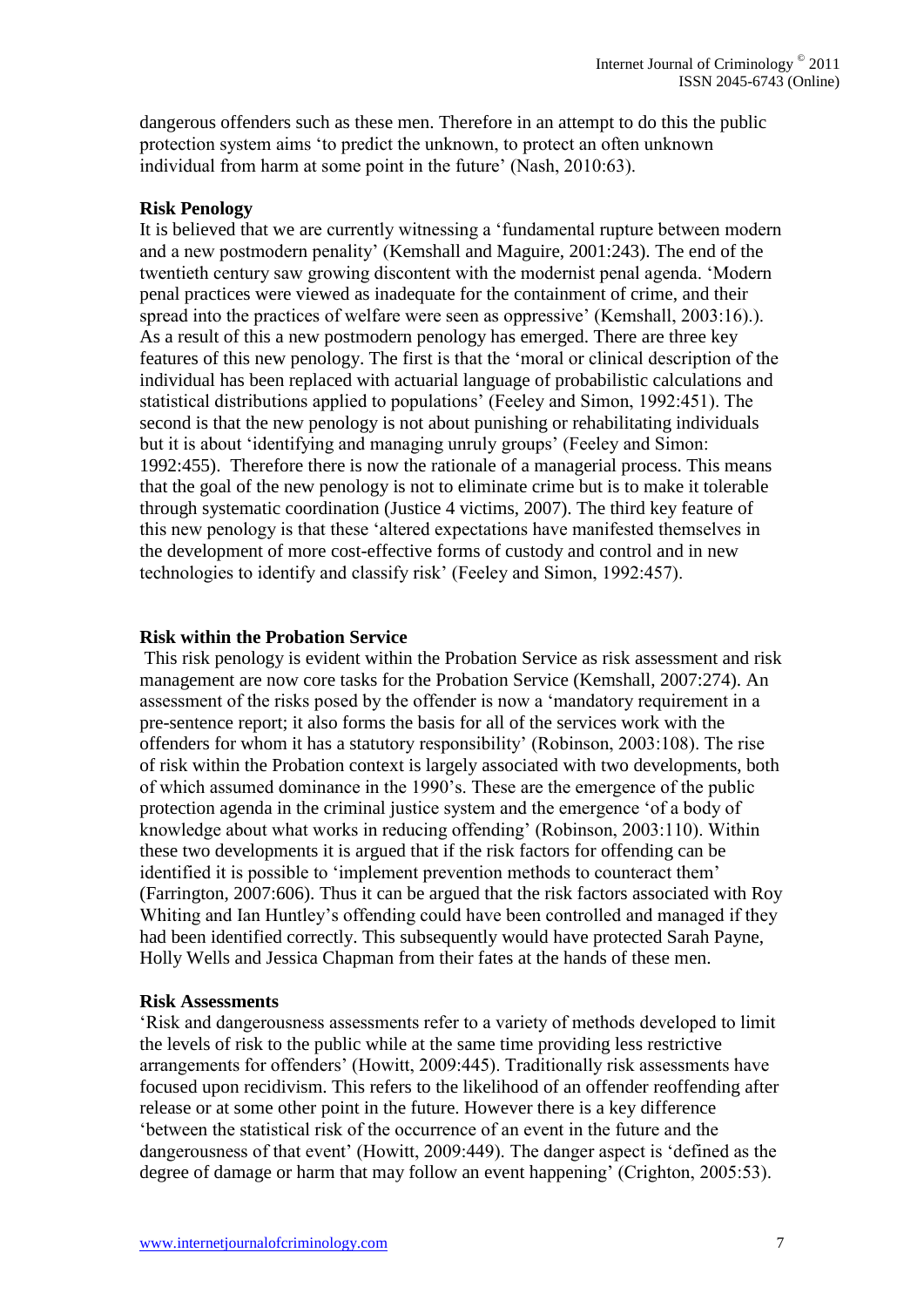Therefore it is important for risk assessments used within the criminal justice system to take into account both the risk of reoffending and the risk of harm an offender might cause. The OASys assessment takes into account both the risk of reoffending and the dangerousness of that offending. There are two types of risk and dangerousness assessment; the first is based on clinical judgement and the second type is an actuarial assessment (Howitt, 2002:359).

Clinical approaches to risk and dangerousness assessments are based on the tradition of 'one to one case work in medical, social work and probation contexts' (Robinson, 2003:113). Practitioners use their experience, interviewing skills, observation and professional judgement to arrive at a 'judgement regarding the offenders risk to the community and his or her treatment needs' (Andrews and Bonta, 2006:286). This approach is known as the first generation of assessment practice. However the mid 1990's saw a growing critique of the clinical approach, which was characterised by 'low interrater reliability, low validity and a failure to specify the decision-making process' (Dolan and Doyle, 2000:304). In addition to this clinical approaches to risk assessment were considered to have 'inferior predictive validity compared to actuarial predictions' (Dolan and Doyle, 2000:304).

Actuarial risk assessments are based upon statistical calculations of probability and are referred to as the second generation of assessment practice. The essential feature of this method is the 'availability of a database which highlights the relationship between predictor variables and reoffending variables in a large group of offenders' (OASys uses the OGRS 3) (Howitt, 2009:455). The predictor characteristics include demographic variables such as age, criminal history and similar factors. 'Reoffending involves appropriate measures of recidivism such as reconviction for a similar offence in a five year period on release' (Howitt, 2002:364). Therefore statistical prediction is founded on the idea 'that a particular offender can be considered in the light of how other, similar offenders behaved' (Howitt, 2002:364). The main strength of using this method is that it relies on empirical data which means that it can offer 'high levels of predictive validity or accuracy' (Robinson, 2003: 115). However there are some problems associated with using actuarial methods. While they are useful in terms of predicting the likelihood of reconviction, they generally tell the assessor 'nothing about the type or seriousness of any further offence' (Robinson, 2003:115). Additionally these types of assessments rely on static factors which cannot be altered or modified and 'offenders can and do change, which limits the predictive value of such data in predicting outcomes' (Crighton, 2005:56)

More recently a third generation method of risk prediction has emerged which is known as the Risk/needs assessment (Home Office, 2000). These instruments combine actuarial and clinical techniques. It also incorporates dynamic risk factors which are aspects of an individual's current functioning that relate to the occurrence of the risk (Hollin, 2003:312). This combination of static and dynamic predictors gives the strongest basis by which to predict risk. Furthermore dynamic factors such as psychological functioning and social situational conditions are open to change and this 'opportunity for change presents possibilities for risk management' (Hollin, 2002:312). The Offender Assessment System falls within this type of risk assessment.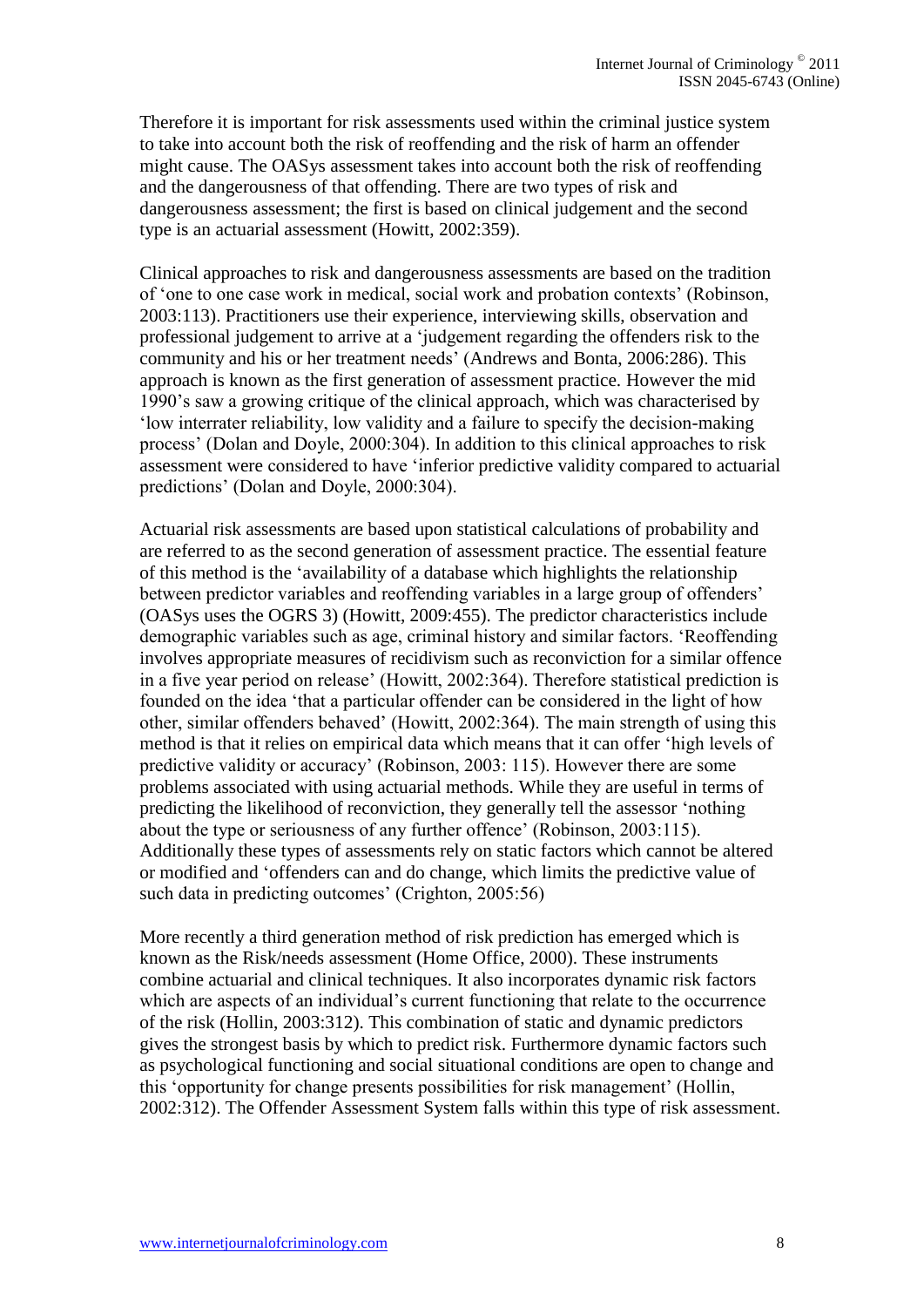## **The origins of OASys**

The use of risk assessments within the Probation service is not new. It was believed that 'predictor scales would ensure better targeting, improve service delivery, and make area-wide standards consistent, thereby resulting in more effective use of scarce resources' (Mair *et al*, 2006:9). Thus the 1990's what works movement saw a number of risk assessments emerge within the Probation Service. The offender group reconviction scale (OGRS) is a reconviction predictor which uses demographic data from a large sample of offenders (Mair *et al*, 2006:9). In addition to this other tools were developed which had a more specific focus. For example the Level of Service Inventory Revised (LSI-R) was originally developed due to 'discussions about how to select offenders who required more intensive supervision at a time when caseloads were increasing and decisions about priorities had to be made' (Raynor *et al* 2000 cited in Burnett *et al,* 2007:216). It was adopted by roughly twenty probation areas in the UK (Burnett *et al,* 2007:216). However such assessments were found not to be consistent. Thus in 1998 Her Majesty's Inspectorate of Probation emphasised the need for a national framework for structured assessment to counter these problems (Mair *et al*, 2006:10). Therefore the development of OASys began in 1999. Its development was informed by the findings of numerous research studies so 'that OASys would combine the best aspects of existing instruments, in terms of both predictive accuracy and user-friendliness' (Robinson, 2003:118).

## **What is OASys?**

The Offender Assessment System (OASys) was designed jointly by the Prison and Probation Services as a 'standard assessment tool that could be used across both community and custodial settings' (Burnett *et al*, 2007:221). Offenders are assessed at the pre-sentence stage, at the start of most community and custodial sentences and at regular intervals during the sentences (Home Office, 2006). 'OASys was rolled out nationally in 2001 as a paper-based system, but it was always intended that an electronic version would be developed that would enable the assessments to be exchanged between both services (eOASys)' (Holden. 2007:184). The Prison Service and the Probation Service developed their own IT systems separately due to differences in IT infrastructures and the two systems were rolled out in 2003 and were connected to one another in stages between 2004 and 2006 (Holden, 2007:184). OASys was intended to:

- assess how likely an offender is to be reconvicted
- identify and classify offending related needs, including basic personality characteristics, cognitive behavioural variables and social variables
- assess risk of harm (to self, general public, known adults, children, staff and other prisoners)
- assist with management of risk of harm
- link assessments and sentence plans
- Indicate any need for further specialist assessments
- Measure how an offender changes during the period of a sentence

(Tancred, 2005:110))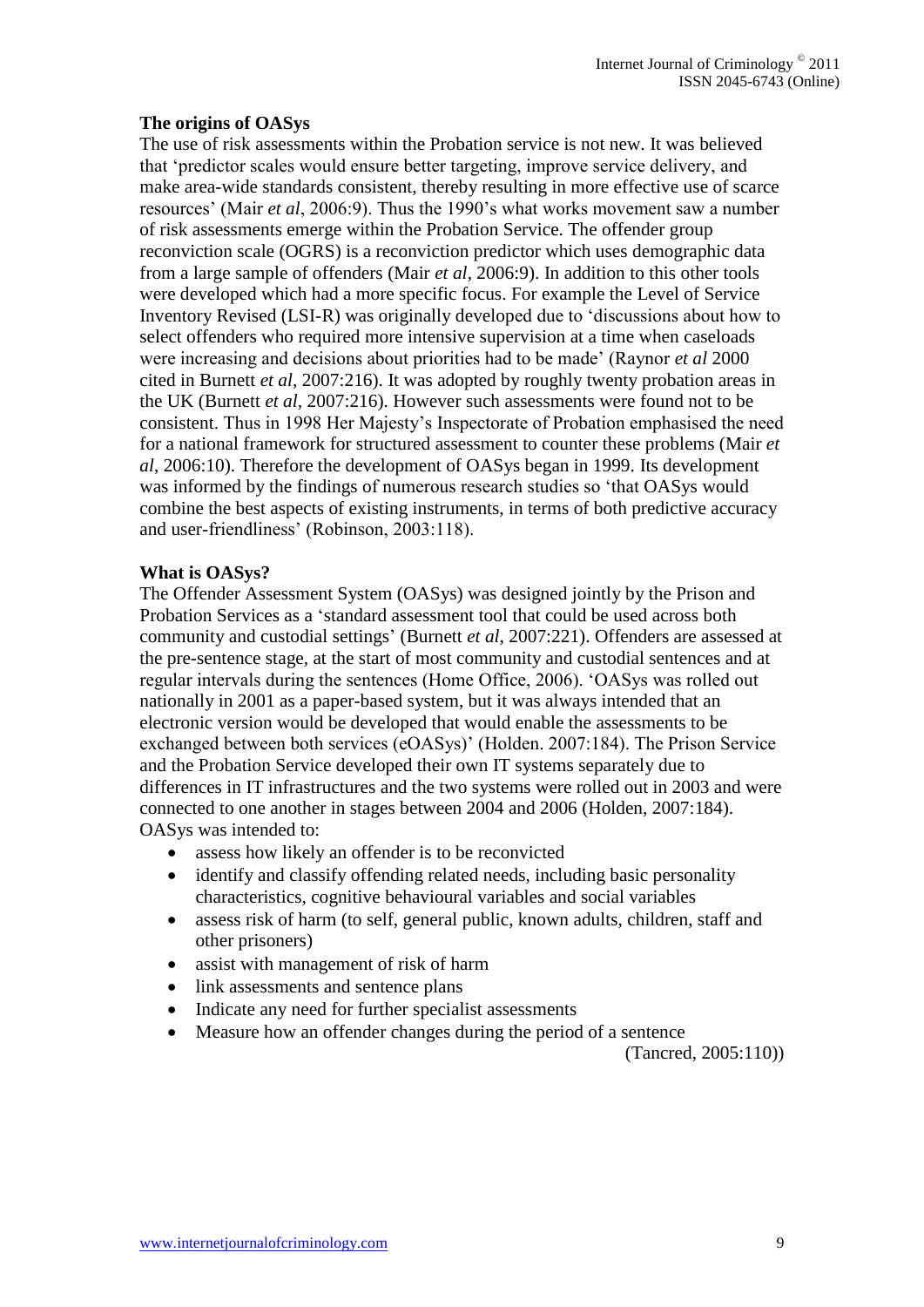OASys consists of five main components which are as follows:

- 1. **Risk of reconviction and offending related factors**. This section includes offending information both past and current, social and economic factors and personal factors. All these sections are scored from zero to two. The higher the score the, the more likely the factor is related to the offending. There is also a section on health but this is not scored.
- 2. **Risk of serious harm to others, risks to the individual and other risks.** There are four levels of risk of serious harm within OASys these are; low, medium, high and very high.
- 3. **The OASys Summary sheet.** This component identifies the risks and needs relating to the offender. It also shows the main areas of work that need to be included in the sentence plan and risk management plan.
- 4. **The Sentence Plan.** This component draws all the elements of OASys together and looks ahead to the management of the offender throughout their sentence and leads to the preparation of a sentence plan. This plan is reviewed at regular intervals.
- 5. **Self-assessment.** The self assessment questionnaire gives the offender an opportunity to record their views. It gives the offender manager a clear insight into how offenders see their lives and their offending behaviour. The self assessment questionnaire also contributes to the sentence plan.

(Holden, 2007:185-186)

#### **Issues associated with using OASys as a risk assessment tool**

OASys is considered to be efficient as a risk assessment tool as it combines the best aspects of previously existing assessment tools, which in theory should mean that it is accurate in its predictions and should be user friendly (Robinson, 2003:118). However research suggests that OASys is not always user friendly. Mair *et al* 2006 found that there was a lot of repetition/ duplication involved in completing it, it was complicated to use, and the coding/scoring system was confusing (Mair *et al*, 2006:14). This could be problematic in terms of the accuracy of the assessment. If the assessor finds the system confusing the data may not be input correctly into OASys. This may explain why Williams (2010) saw a number of OASys reports where the assessor had identified a factor as being a significant influence in the offending history of an individual (for example substance misuse), but in another section of the report where it asks if substance misuse is a concern, they replied with either a no or zero scoring (Williams, 2010:150). In addition to this it can be argued that OASys has led to the de-skilling of the probation officer role as time is spent inputting data rather than 'allowing the necessary time to build people skills which should enable understanding' (Whitehead, 2007:33). A study conducted by Fitzgibbon and green (2006) supports this concept, as they found that the majority of their sample had little supplementary information to expand on tick boxes. This may indicate that when 'tick boxes are presented the assessors question their ability to clinically expand on the assessment and they resort to just getting the job done' (Fitzgibbon and Green, 2006:38).

#### **Conclusion**

The above discussion draws upon literature that explores the background in which OASys was developed. It also brings to the fore front issues regarding the use of risk assessments in general and those issues specific to the use of OASys. This chapter has highlighted that OASys is not free human error. It is also evident that OASys can be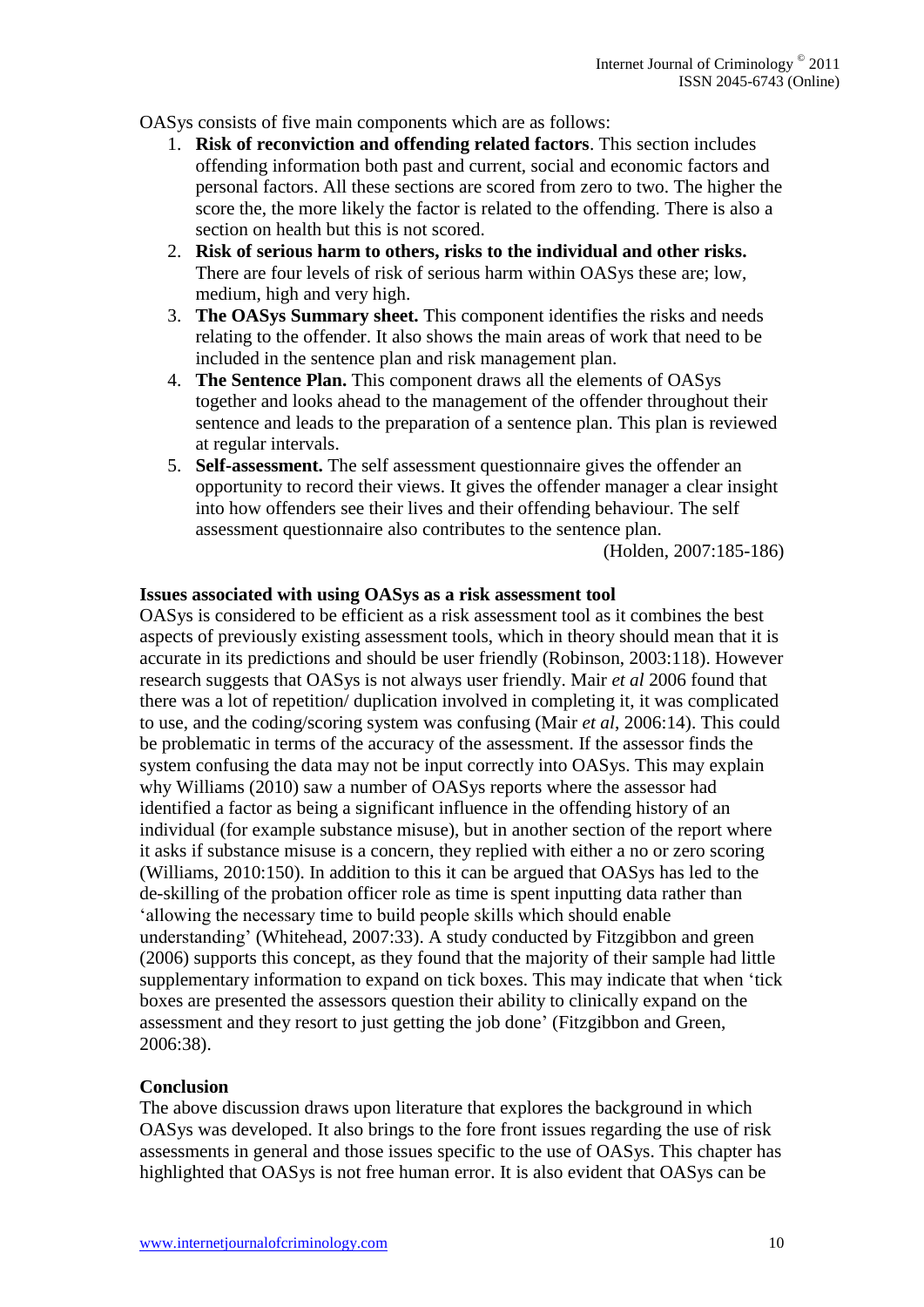problematic for those who use it. However on the other hand OASys combines clinical and actuarial approaches to risk assessment which gives it the strongest basis by which to predict risk. In addition to this it enables the assessment to be shared between the National Probation Service and the Prison System.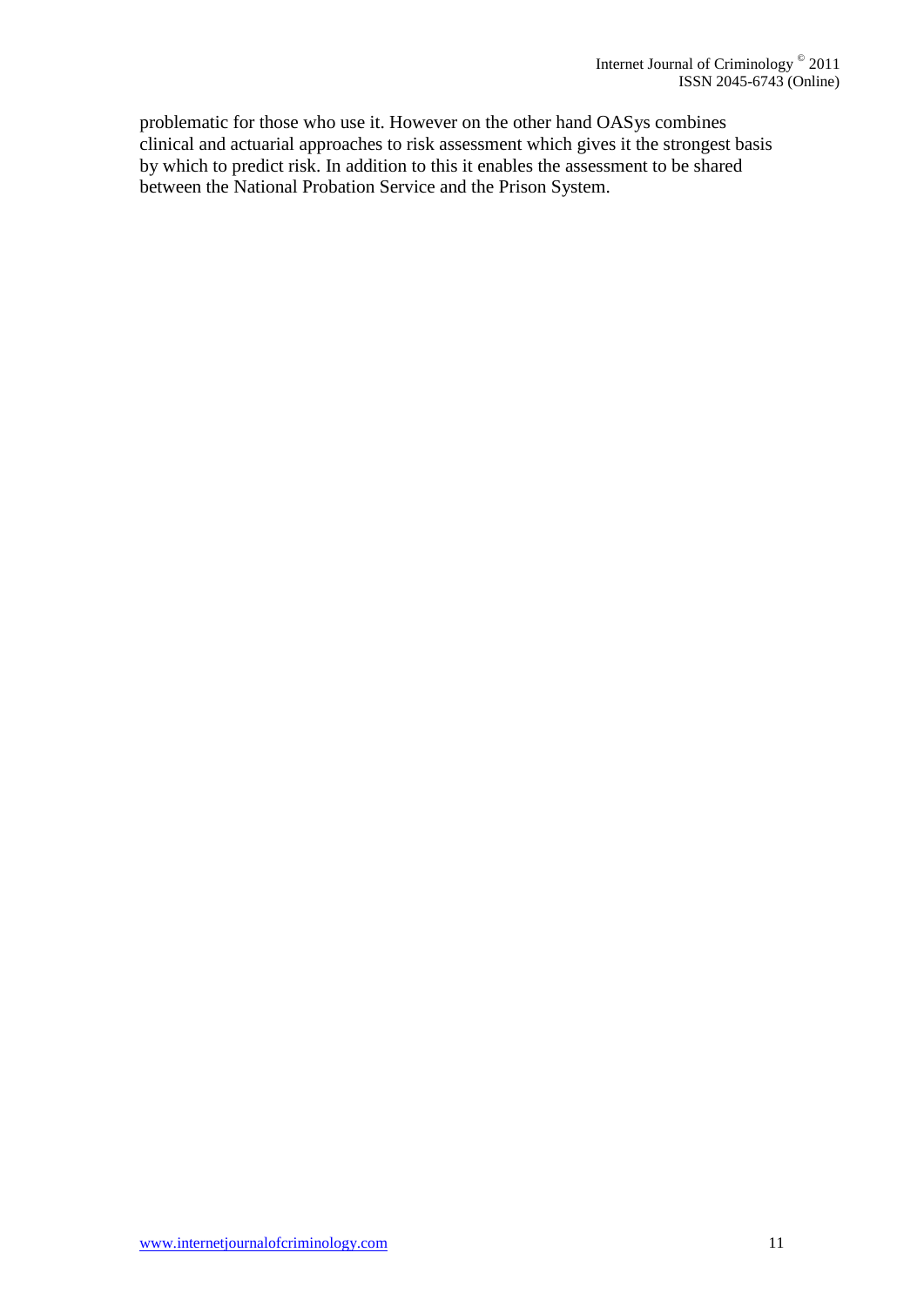# **Chapter 3: Methodology**

#### **Introduction**

For the purpose of this dissertation both primary and secondary research methods were used. This was based on the notion that a balanced approach could be used in regard to evaluating the Offender Assessment System (OASys).

## **Primary Research**

The primary research for this study (see chapter 4) was carried out with seven employees of the National Probation Service. The individuals, which consisted of one offender manager, four probation officers and two probation service officers, all used OASys and were able to give a clear insight into the benefits and limitations of using OASys. The primary research carried out for this project was in the form of a semistructured interview. This method was chosen due to the fact that it accommodates flexibility which allows specific issues to be addressed in more detail but the research still has a clear focus, rather than a general notion of wanting to do research on a subject (Bryman, 2004:323). The interviewees were part of a snowball sample; this means that the participants were recruited through the first point of access (an employee at the National Probation Service).The reason this form of sample was used is that it eliminated the possibility of selecting those who would not have been suitable for the research. For example those who are employed within the Probation Service but do not use OASys.

The advantages of using the semi-structured interview were that it allowed the participants to 'answer more on their own terms than the standardized interview would permit, but it still provided a greater structure for comparability over that of the focused interview' (May, 2001:123). Additionally the question design meant that there were no set questions during the interview, there was only an outline of areas of interest that needed to be touched upon (see Appendix A). This allowed the interviewer to alter their sequence and probe for more information. Thus the interviewer 'could adapt the research method to the respondent's level of comprehension and articulacy, and handle the fact that in responding to a question, people often provide the answers to questions we were going to ask later' (Fielding and Thomas, 2008:247). Furthermore the semi-structured interview allowed the researcher to 'obtain desired information more quickly than other data-gathering methods such as mailed-questionnaires' (Champion, 2006:289).

However there were some limitations in using this type of research method. It is important to note that the semi-structured interviews were conducted face to face. Therefore Interviewer bias could not fully be accounted for. This refers to the whole character of the interviewer and the impact this may have on the responses of the interviewee (David and Sutton, 2004:89). Another limitation is linked to the size of the sample. It is highly unlikely that the sample will be representative of the population (Bryman, 2004:102). For the sample to be representative it must 'reflect the population accurately, so that it is a microcosm of the population' (Bryman, 2004:543). The sample size in this piece of research is small due to issues relating to time and cost. The researcher was a student and had limited funds to complete the research and there was also a strict time limit in which the research needed to be completed. This means that the sample is unlikely to reflect the whole population's views on OASys. Thus there are concerns about external validity and the ability to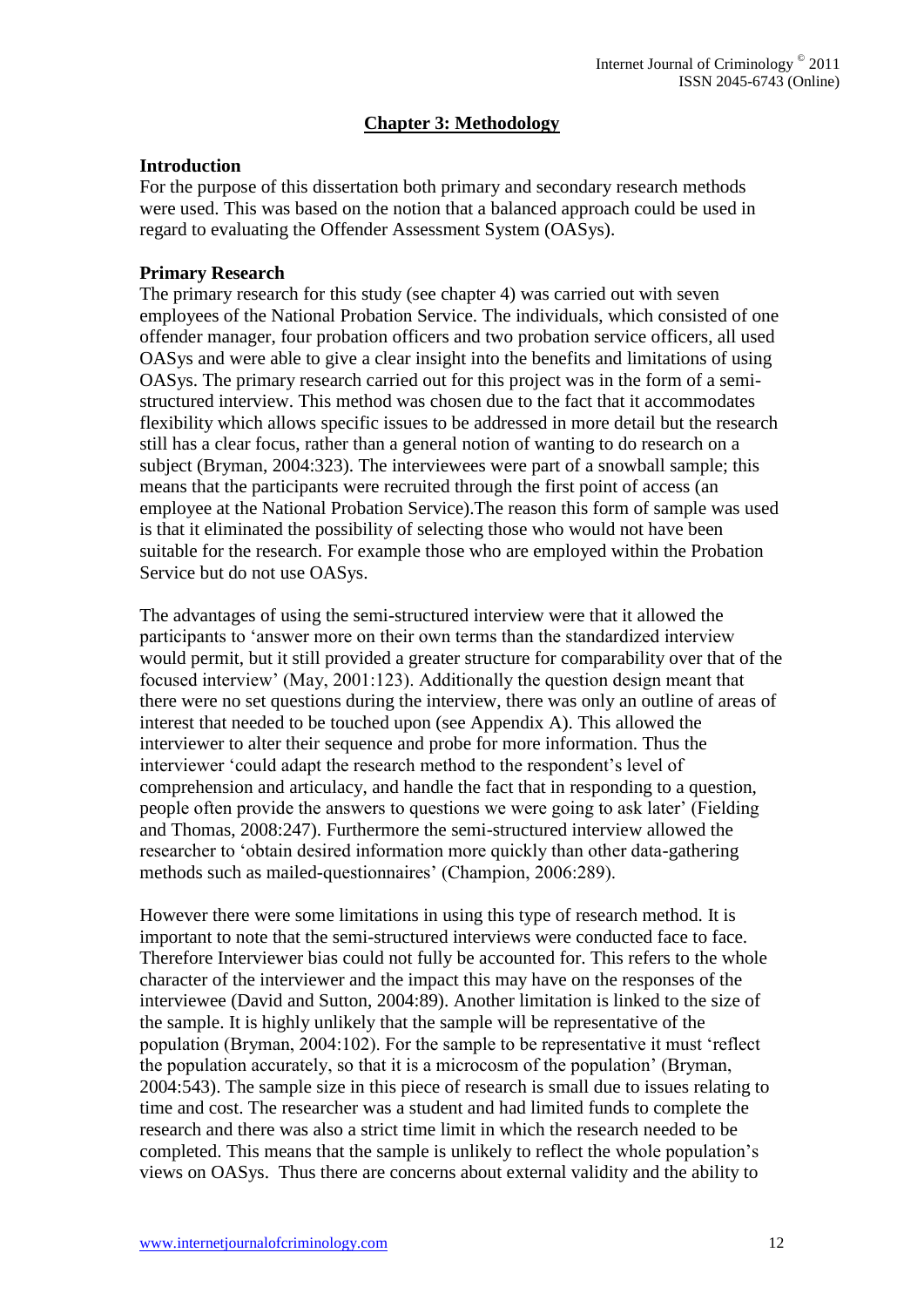generalise within this study. External validity refers to whether or not 'the results of the study can be generalised beyond the specific research context in which it was conducted' (Bryman, 2004:539). This particular study is unable to generalise the findings due to the small sample size.

## **Gaining Access**

The preferred deadline for the analysis of the data was put behind due to the problems surrounding access. In an attempt to gain access the researcher sent an email which outlined 'the purposes of the interview and the research objectives' (Champion, 2006:284). However a telephone call two weeks later established that this email had not been received. This meant that another email had to be sent and the researcher had to further await a reply. Therefore there were communication issues when attempting to gain access. However in the end sheer persistence paid off and the researcher was able to gain access.

## **Ethics**

During the collection of primary data it was crucial for the guidelines set out by the Sciences Research Ethics Committee (SREC) to be followed. These guidelines were followed in a variety of different ways. The interviewees received a participant information sheet to read through before the interviews commenced (see Appendix B). The participant information sheet informed the interviewees that their anonymity would be kept throughout the process which highlights the importance of the confidentiality of the respondents. Furthermore the participants were given the details of the research area and the specific areas of interest to be studied. The interviewees were also made aware of their right to withdraw any information prior to a date set down by the researcher and were briefed on the fact that the audio tapes used for the interview would be destroyed within six months of the project end date. Once the participant had been fully informed of all the details of the research consent was sought via a consent form (see Appendix C). This made sure that the interviewee understood the purpose of the research and their part in it.

#### **Recording and Transcription**

The interviews were audio recorded and a few notes were jotted down. The reason for this is that the interviewer is supposed to be alert to what is being said and follow up any interesting points. The recording allows for this to be done as the researcher is not distracted from having to concentrate on getting down notes on what is said (Bryman, 2004:329). However one of the problems found with the tape recording was that a number of the respondents became self-conscious or alarmed at the prospect of their words being preserved (Bryman, 2004:330). Another problem came from the fact that a cassette tape recorder was used to record the interviews. Due to the nature of this type of recorder there were difficulties when transcribing in relation to the background noise and parts of the interview were particularly quite.

The interviews were then transcribed which is an extremely lengthy process, it can take between three to six hours (David and Sutton, 2004:91). However the hours of listening required to transcribe a tape are often the best way of 'gaining a fine-grained knowledge of your own data' (David and Sutton, 2004:91). The software which can now assist the researcher in qualitative data analysis was considered but discarded due to the fact that it requires some level of training, which there was no time for. For the purpose of this dissertation research selective transcription was used. This means that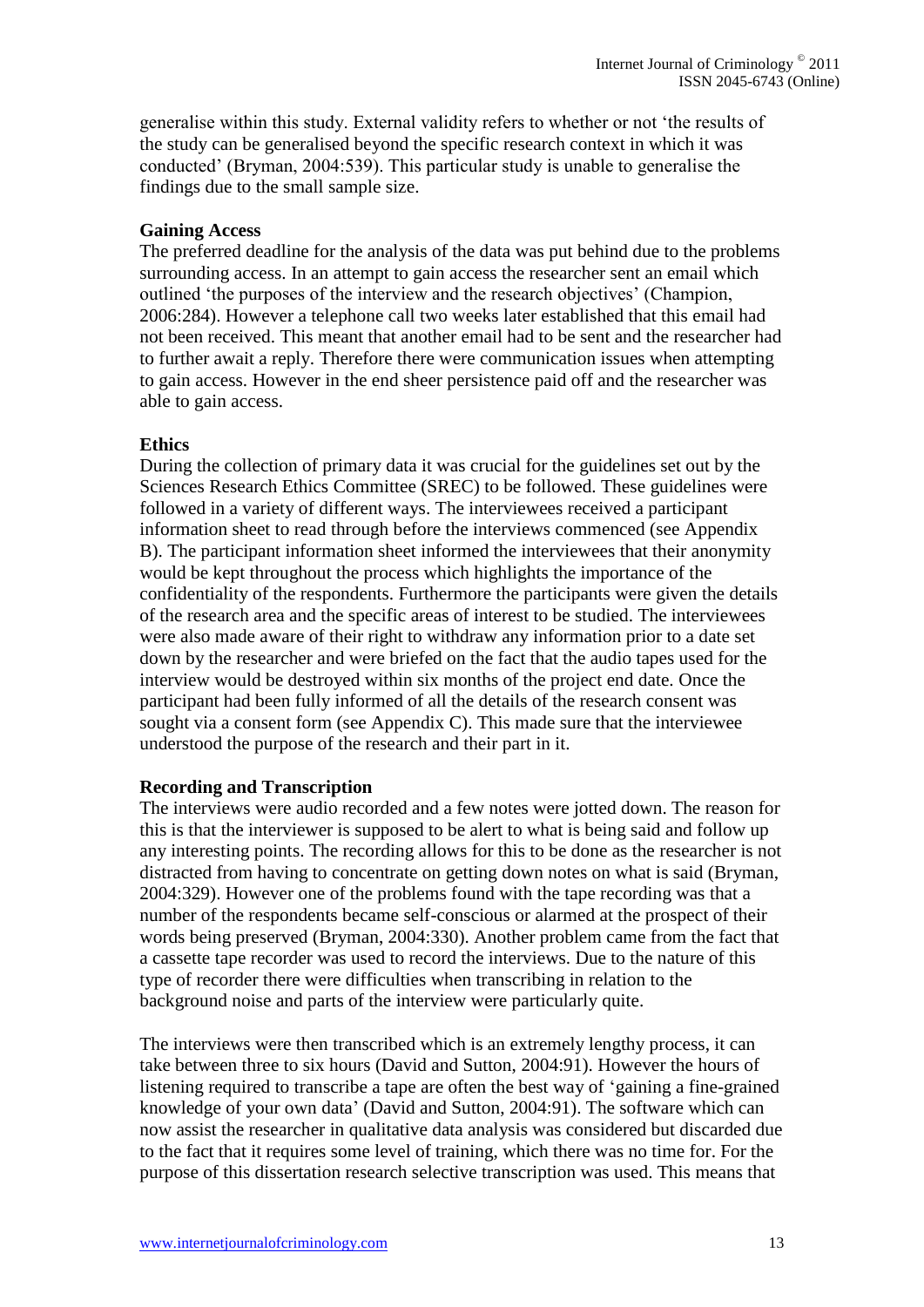only those portions of the interview that were considered useful and relevant were transcribed rather than going through everything the respondents said (Bryman, 2004:332). An obvious benefit of doing this is that it cut down on the amount of time needed. However a key problem in doing this is that some of the information deemed irrelevant may become significant later on and the researcher will need to go back through the tapes to make sure that nothing was missed (Fielding and Thomas, 2008, 257).

## **Secondary Research**

Secondary analysis was also used to complete this dissertation research. This refers to the reanalysis of data which was originally compiled for other purposes (Hagan, 2006:251). Examples of secondary data used include journal articles and criminological literature. The Majority of the sources were available in the library but certain journals or articles were accessed via e-search (Belcher, 2008:6). It is important to note that while a substantial amount of the data was collected through the internet the data gathered was collected from reputable sources such as the Home Office and the Ministry of Justice in an attempt to account for inaccuracies (Belcher, 2008:6). Articles and studies providing information on what the Offender Assessment System is and its known benefits and limitations were particularly useful in completing the research. The advantages of using secondary analysis are that it is cost effective (Berg, 2007:328) and it is a good use of the extensive amount of already existing data which allows the primary research used in this dissertation to be compared with the findings of other peoples research (Hagan, 2006:251). This comparison was particularly useful in highlighting whether or not previously existing problems still existed despite the improvements made to OASys.

#### **Alternative Research Methods**

The research methods used during this dissertation were deemed to be realistic options. Primary and Secondary Research were relatively easy to get access to within the time limits set. However the use of non-participant observation may have enhanced the findings of the research. The observation would have taken on an overt role. This means that those being studied would be aware of the ethnographer's status as a researcher (Bryman, 2004:294). It would have been particularly useful for the researcher to observe first hand the completion of OASys. A benefit of doing this would be that the researcher would become familiar with the exact layout of the assessment and could time exactly how long it takes to complete on average. However the researcher was an undergraduate with strict time limits and it has already been highlighted in the previous chapter that the completion of an OASys assessment is a time consuming process. This means that it would not have been possible for the researcher to observe the completion of a number of OASys assessments as it would have impinged too much on the researcher's time limits. Therefore the chosen methods gave balance to the study without infringing too much on time limits.

# **Conclusion**

The research methods that were chosen for this project were considered appropriate as it gave a clear insight into the successes and limitations of the Offender Assessment System. It did this by exploring the views and attitudes of those who use the assessment tool on a regular basis and are familiar with its outcomes. The collection of secondary data allowed the researcher to compare and contrast the findings with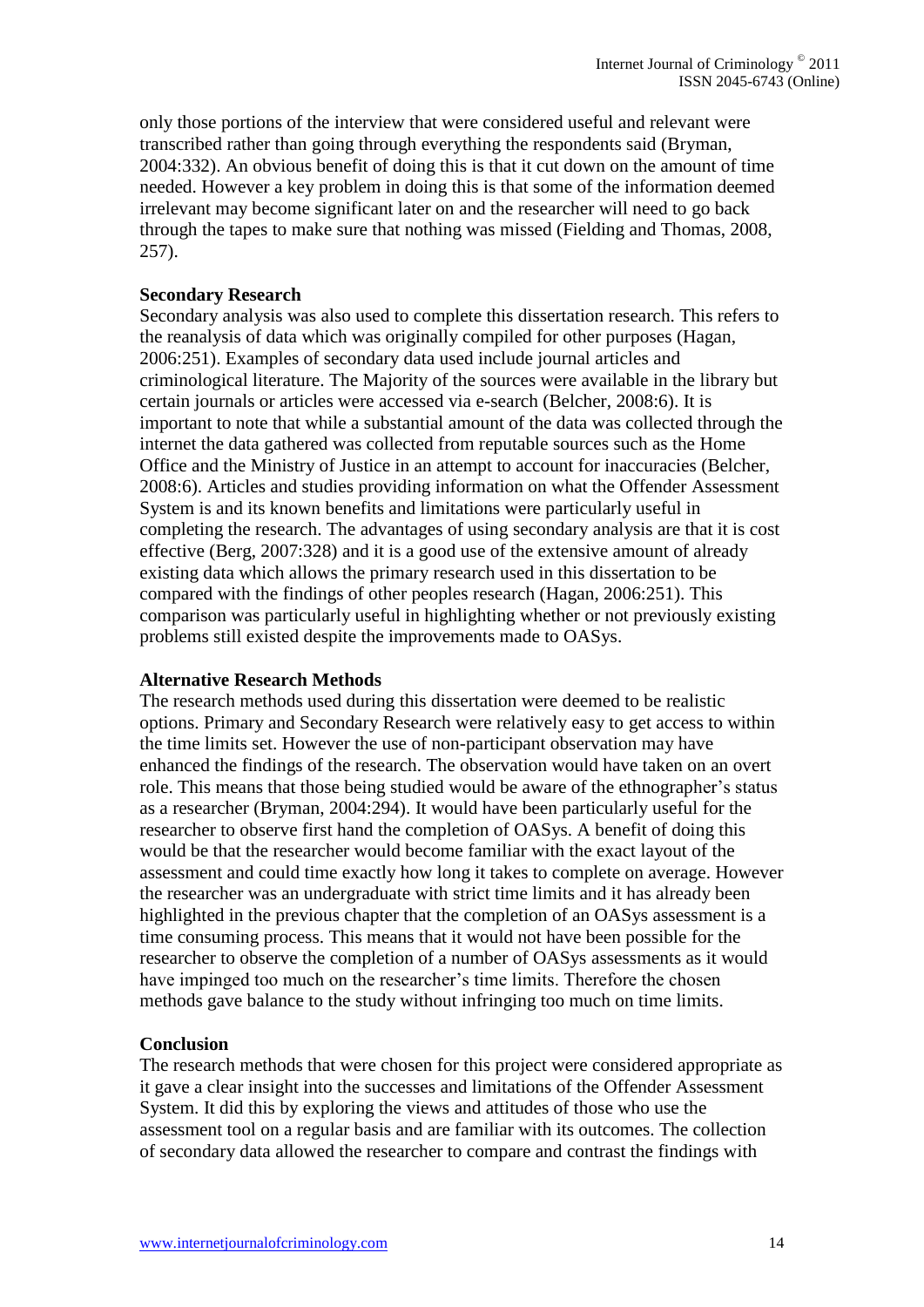other studies and articles. Overall the methods chosen were a realistic and feasible way to gain an insight into the topic area.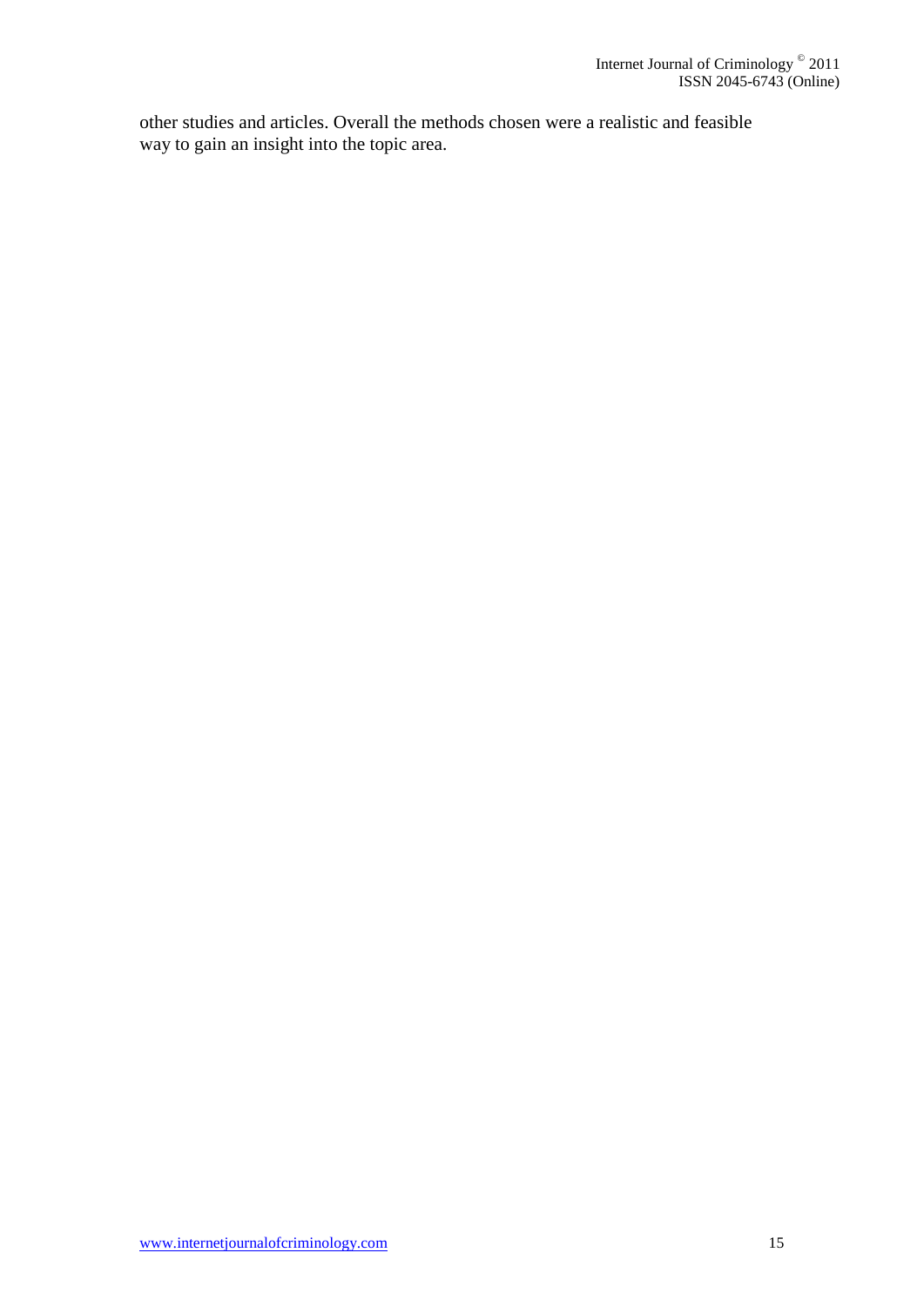# **Chapter 4: Research Findings**

## **Introduction**

The following discussion is of the findings of seven interviews carried out with employees of the National Probation Service. Their positions within the Probation service varied; one of the participants was an offender manager, four of the participants were probation officers and two were Probation Service officers. Any names and locations mentioned during the interview process are not disclosed within this chapter.

The purpose of the interviews was to evaluate the use of OASys within the Probation Service. The interviews were used in order to explore the views held by the Probation Services employees on OASys. Within the interview process the respondents were asked to comment on the following areas; the length of time it takes to complete an OASys assessment, technical problems, gender specific questions, the usefulness of OASys, the results of OASys and the relevancy of information required during the assessment.

#### **The length of time it takes to complete the OASys assessment**

The respondents were asked to comment on whether or not they found the OASys assessment to be time consuming.

Participants A, B, C and E said that it depends on a number of factors as to whether or not the assessment can be considered time consuming. The type of report done on the offender at the sentencing stage was found to influence the length of time an OASys assessment took to complete. If the offender had 'been sentenced with a pre-sentence report' (respondent A, 2011), it was considered to be a less time consuming process as 'the bulk of the information is already present' (respondent E, 2011). However if the court had requested a fast track report the OASys assessment would be a lengthier process as 'you've got less information' (respondent A, 2011) and 'bits can be missing' (respondent A, 2011). This means that there is 'a lot of referring back to previous records and CPS booking processes which can be quite time consuming' (respondent E, 2011). Another factor which influences the amount of time it takes to complete an OASys is 'how much you get interrupted within it' (respondent C, 2011). If your able just to do the assessment it can be alright but if you have to deal with something and go back to it you 'sort of have to familiarise, get back in that zone' (respondent A, 2011). Furthermore the complexity of the case and the situation of the offender need to be taken into account. If the offender has quite a few issues the OASys will take longer as more information is required. However participant B said that they didn't think that OASys is more or less time consuming than any other assessment tool as there is a standard amount of information you need to get' (respondent B, 2011).

Participants D, F and G did find OASys to be time consuming 'yes I do think it is quite a lengthy process' (respondent F, 2011). One of the participants found the OASys assessment to be particularly time consuming as they weren't as competent on the computer. Participant G who has worked within the Probation Service for twenty three years said 'I'm not as computer literate as some of my colleagues so it takes me a little bit longer.'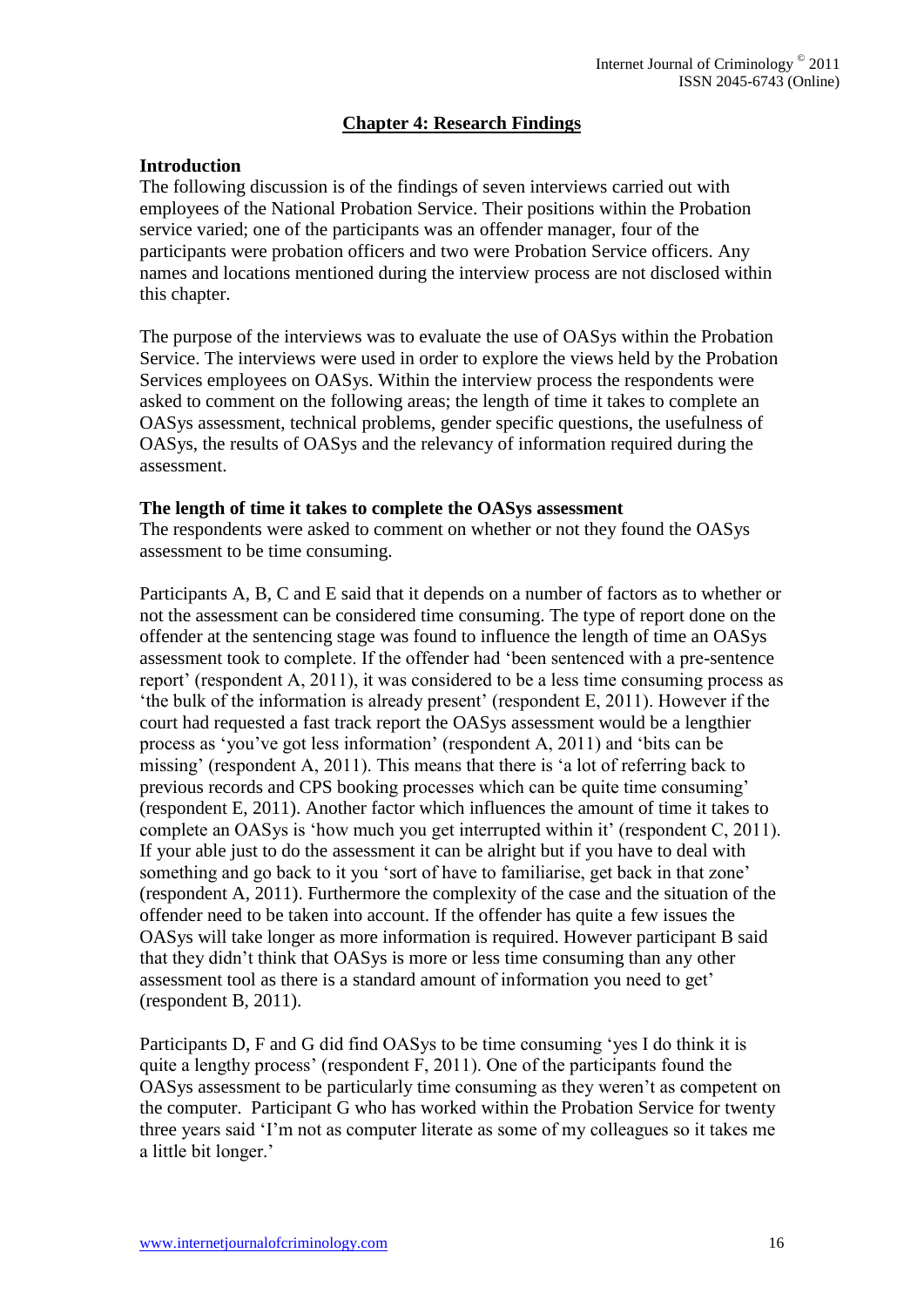When the participants were asked roughly how long it would take them to complete an OASys assessment the majority of the participants said that an initial assessment would take about an hour to two hours. If the assessor was just reviewing and updating information it would probably take between 45 minutes to an hour. However Participants F and G said that it would take them between three to five hours to do an in-depth OASys assessment.

## **Technical Problems**

The participants were asked to comment on any technical difficulties that occur whilst using OASys.

One of the main technological problems associated with using OASys was that the computers sometimes crash 'not that that happens very often' (respondent C, 2011). However even though it doesn't happen very often it does have a significant impact when completing an OASys assessment. Work can be lost if it hasn't been auto saved, which means that you loose time re-doing the work. Additionally you cannot do the assessment until the computers are back up and running 'you couldn't do anything, you'd just have to wait, could be an hour, could be a day, your buggered really' (respondent G, 2011). If an employee at the Probation Service has got a review due in that day it can cause huge problems as they have targets to meet and as a result they may be under more pressure when the computers are back up and running. Therefore they are more likely to do a 'last minute question as quick as possible just so they are not missing any deadlines' (respondent A, 2011). Other problems with the computer software include that it can go very slow. This means that it doesn't always respond quickly 'particularly at times when it is being used a lot' (respondent E, 2011). The next most commonly mentioned problem is that 'each risk assessment can only hold up to 4,000 words per section' (respondent E, 2011). If you go over the 4,000 words a red cross comes up and you have to 'amend it because they want it to be just in 4,000 words maximum' (respondent A, 2011). The reason for this word limit is that if the Prison Service received an OASys assessment over the 4,000 word limit they wouldn't get all the information. 4,000 words per section sounds like a lot but if 'you've got someone who is a long term offender and there is a lot of relevant information or someone who is on more than one order or their offending was committed whilst other orders are current' (respondent E, 2011) then it is more than likely that you will need more than 4,000 words so that all the relevant information can be input.

#### **Gender specific questions**

The researcher asked the respondents to comment on whether or not they had come across any questions which could be considered gender biased.

The majority of the participants did not feel that any of the questions within OASys were directed more towards a certain gender. The respondents thought that the questions within OASys were relevant to both females and males. This is mainly down to the fact that 'Probation has such a big thing about diversity' (respondent A, 2011).

However there were two exceptions to what the majority thought. Participant B couldn't think of any specific questions that leaned towards a certain gender but did say 'I would imagine that there's probably some that are more male focused than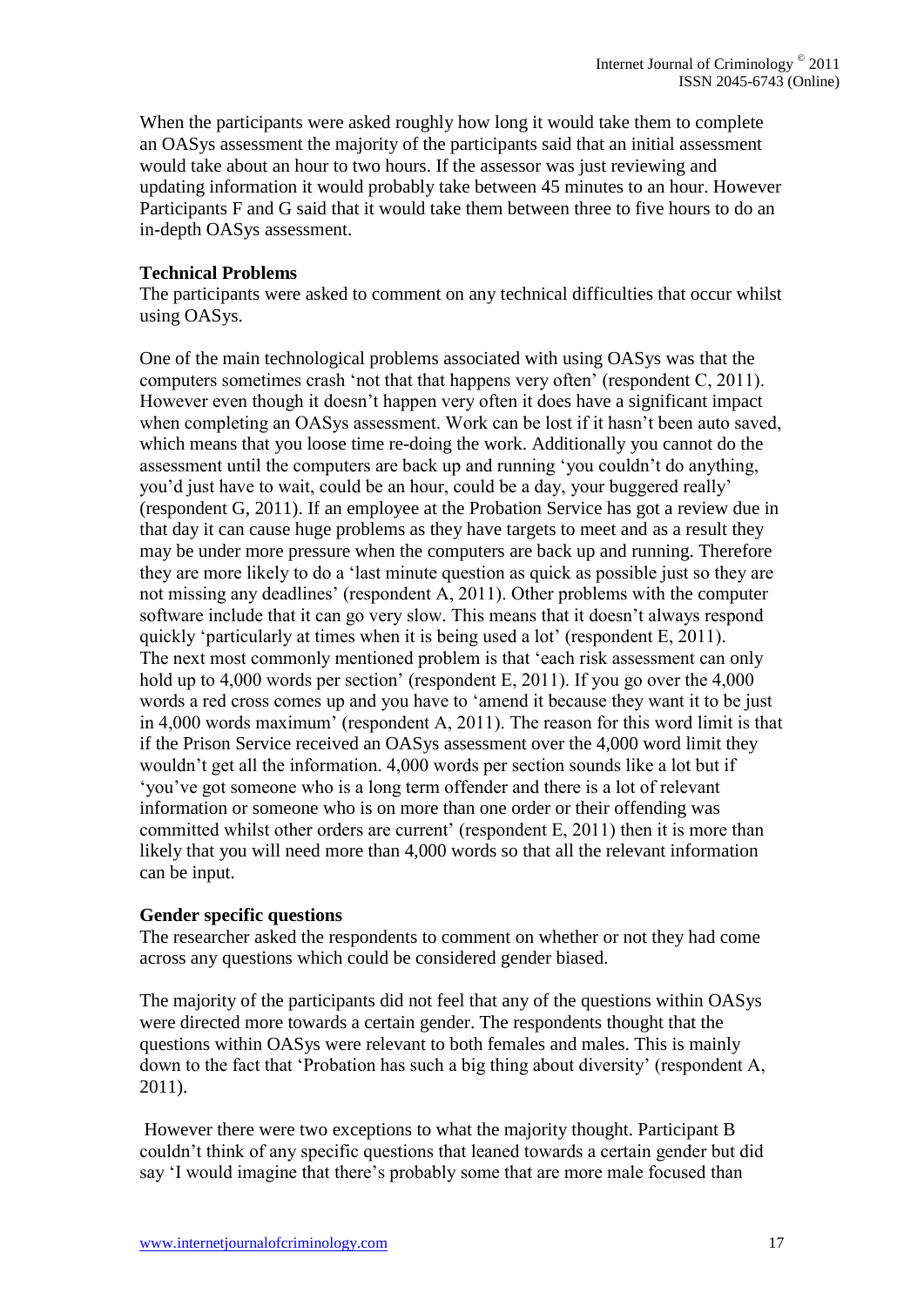female focused, and quite often that's the case, but probably as a male I don't notice' (respondent B, 2011). Furthermore participant C did feel that it was slightly more male biased. The reason they felt this to be the case is due to the fact that the majority of the population probation work with are often male. The participant did go on to say that even though some of the questions are slightly biased you can work with them as they aren't completely irrelevant.

#### **The usefulness of OASys**

The participants were asked to comment on how useful they personally found the OASys assessment tool to be.

All seven of the participants found the assessment tool to be useful. When participant E was asked whether they found it useful they responded by saying 'yes definitely, and the longer I've used it the more they've improved it, which makes it better as a risk assessment tool' (respondent E, 2011). Some of the reasons as to why the participants found it useful include that it covers all aspects; it is a faster process for court reports, it is a good way of gathering information on previous behaviour, it calculates the statistical chance of the offender reoffending, and it is a good way of organising all the information. Participants E and C also argue that OASys is useful in terms of highlighting other issues that may not be displayed as linked to the offending. For example, if 'on the surface of it someone looks like they are a low risk offender, it could just be a straightforward shop theft, but if you go through all the layers of the OASys and you input all that official information background your risk predictor may come up with something contrary to that because of all the bits you use in the mental health, substance misuse, financial issues sections' (respondent E, 2011). However some of the questions 'can be a bit repetitive' (respondent F, 2011), which isn't useful as it doesn't add anything new and increases the length of time it takes to complete unnecessarily.

#### **Results**

The respondents were asked to comment on whether or not they found the OASys results to reflect reality.

The majority of the respondents felt that that the results did reflect reality most of the time. Participant E argues that one of the reasons as to why the OASys assessment does usually reflect reality is that the assessor has the facility to down risk an offender if risk factors are removed or have been addressed. The assessor can also up tier offenders if the police are giving Intel that is a cause for concern. This means that the assessment does reflect the changes in the offender's circumstances. However there are some instances where the assessment doesn't reflect reality. This can be down to the quality of the information you have to work with. For example, if the offender hasn't disclosed self harm or suicidal thoughts then you're not aware of that information and the results of the risk of harm section would be impaired (respondent A, 2011). The statistical calculation of the risk of reoffending can also be a bit skewed sometimes due to the fact that some people have a conviction at an early age and this carries through the rest of their time of life even though there maybe not as active now. 'There have been times in assessments where statistically they are assessed as high risk offenders but then in the report I've put although statistically they're a higher risk they're lifestyle isn't there' (respondent F, 2011).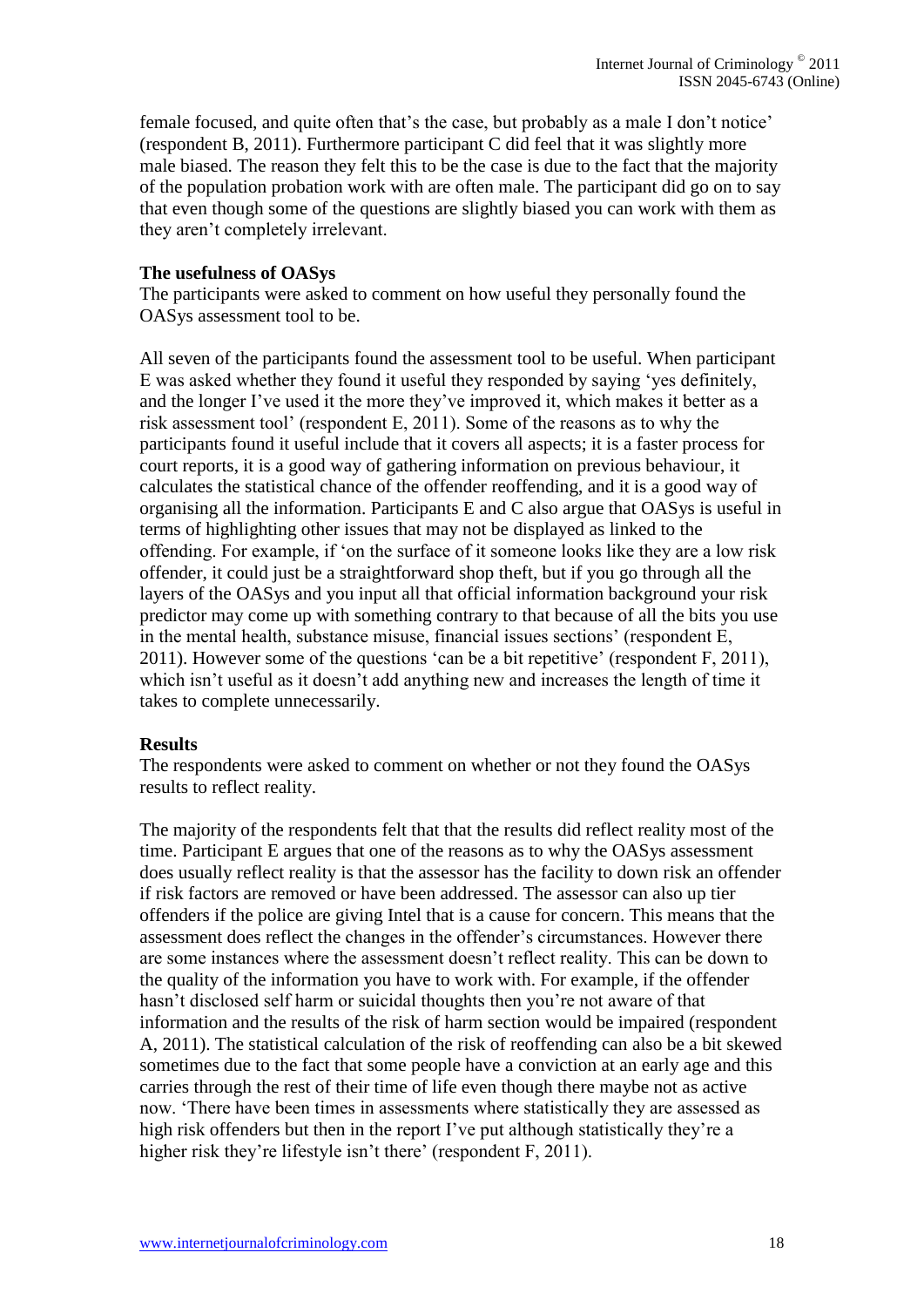Participant B felt that the risk of serious harm does reflect the level of risk the offender poses. However when it came to number crunching this particular participant found that some of the results could be misleading. For example, you could have an offender with a stable background, stable social circumstances and a very non-existent record. All the number crunching scores would indicate that this person is low risk, but your professional judgement may be that this person is in actual fact a significant risk, more so than all the scores indicate (respondent B, 2011).

Participant G did not feel that the results of OASys reflected the level of risk of the offender. The participant thought that the bands (low, medium, high risk) where to narrow. Instead this particular respondent argues that 'you should have something like; low, very low, medium to high, high' (respondent G, 2011). The reason for this is because at the moment 'you tend to see people in the medium categories and some of them shouldn't be in the medium category they should be in low risk' (Participant G, 2011).

#### **The relevancy of the information required on the OASys assessment**

The respondents were asked to comment on whether or not they found all of the information required in the OASys assessment to be relevant.

Nearly all of the participants said that they did find all the information required on the OASys assessment to be relevant. Three of the respondents said that all of the information required is relevant as 'you don't know what is needed until you've worked with the offender so as much information as possible is useful' (respondent D, 2011). In addition to this 'the assessment dictates that you find that information out in the first place so if you didn't find it out you wouldn't know whether it became irrelevant or not' (respondent B, 2011). Furthermore the information has 'got the potential to become relevant even if it's not at the present' (respondent B, 2011). For example, someone may live in a stable address and you may not give that section much attention but it could quite quickly become very relevant if that address got pulled away.

One of the participants when asked if they found all the information required relevant replied by saying 'yes but no really' (respondent G, 2011). 'Not always is the information relevant, a lot of it may be historic, but you feel as if you want to keep it in there just in case it comes back and bites you, so you've protected yourself, covered your back a little bit' (respondent G, 2011). The respondent then went on to say 'In the old days you just used to know these are the issues and deal with them, now its just ticking boxes for the sake of ticking boxes' (respondent G, 2011).

#### **Potential improvements within OASys**

The participants were not directly asked if there was anything that they thought could be done to improve the OASys assessment but a few themes emerged during the research which will be bullet pointed below.

- Some of the information that is repetitive could be cut down on.
- Having one tick box saying no change rather than going through the whole rigmarole of putting in all the sections no change, no change, no change when you have to do an OASys transfer from one area to another as it would save time.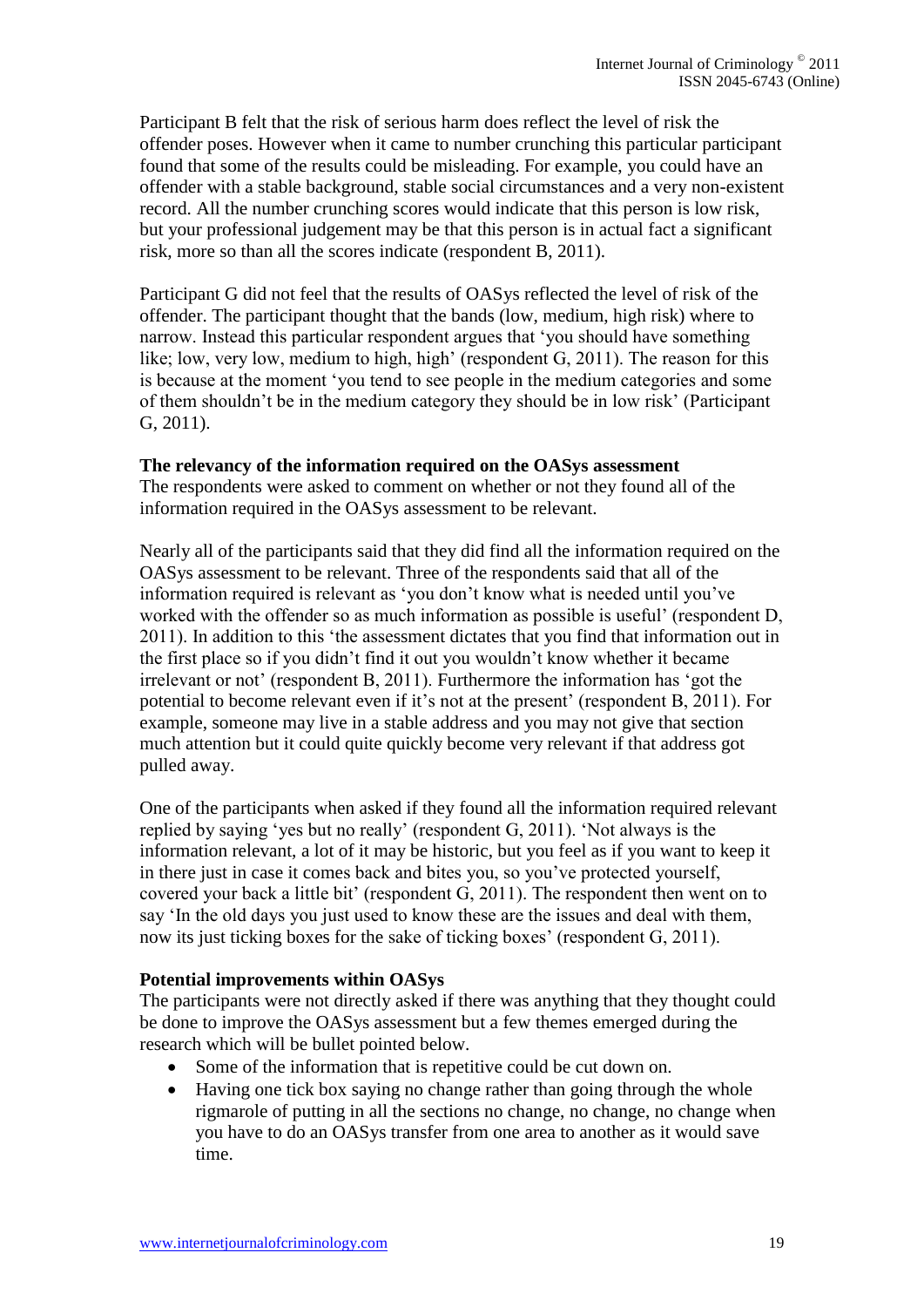You should be able to load all of the information from CRAMS onto OASys without having to input the information into both systems separately.

## **Conclusion**

The purpose of this chapter is to give the reader an insight into how OASys is viewed from the perspective of seven Probation employees who use the assessment tool. The next chapter will bring together certain aspects of the primary and secondary research with an aim to summarise the benefits and limitations of having OASys as a standard risk assessment tool within the Probation Service.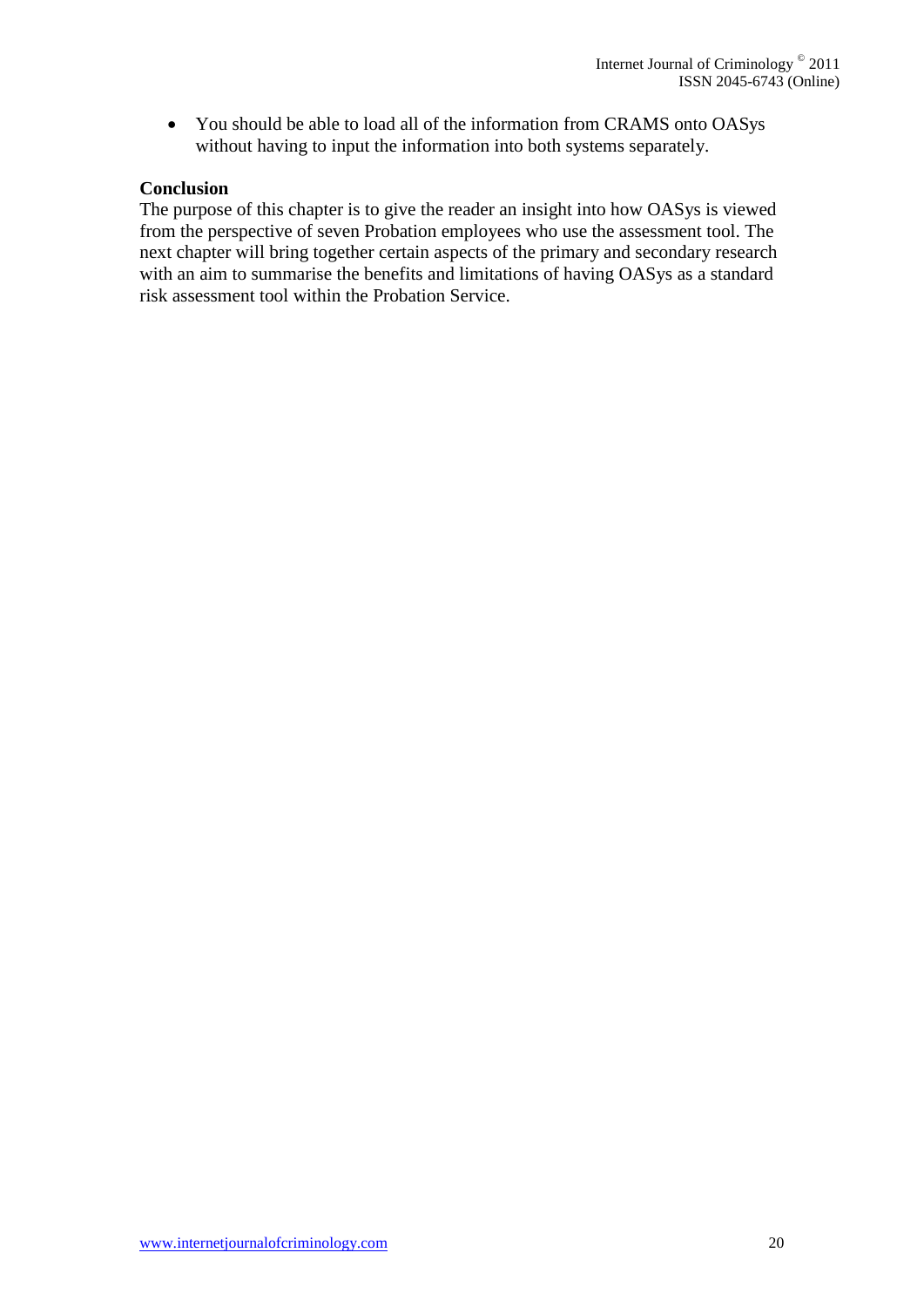## **Chapter 5: Discussion of Research Findings**

## **Introduction**

The aim of this study was to evaluate OASys as an assessment tool for the National Probation Service. It was also the intention of the researcher to identify the aspects of OASys which the Probation service employees found to be most beneficial and those aspects which were not considered to be beneficial. This included exploring a number of issues; such as the length of time OASys takes to complete, the technical problems that occur when using OASys, the relevancy of the information required, the accuracy of the results, the usefulness of OASys and whether or not OASys contains any gender specific questions.

This chapter focuses on the qualitative research put forward on the above subject areas. The primary findings mentioned in the previous chapter will be analysed alongside previously existing research literature concerning the benefits and limitations of having OASys as a standardised risk assessment tool for the Probation Service.

## **Implications of findings**

In 2009 Tim Wilson the National chair of Napo criticised OASys in a letter addressed to Michael Spurr the chief of operations of NOMS. He said that 'there are fewer individual items which have generated more complaints from our members than OASys, and while many staff find it useful in many respects, there remains a great deal of criticism of its short comings' (Napo, 2009). Furthermore Maria Eagle, a minister at the ministry of justice, said that OASys is frustrating to fill in and is far to slow. John Cummings a former labour MP responded to Maria Eagles comments on OASys by saying that 'we are looking with our staff at ways of improving and streamlining the process, and we hope to be able to make progress on that'(Parliament, 2009). There have recently been some attempts to address the shortcomings of OASys, for example assessments are now tiered. This means that you can either do a complete OASys assessment or an OASys assessment with some of the sections taken out. However the implications of the findings of the primary research suggest that the improvements made to OASys aren't as far forward as they should be.

#### **The length of time it takes to complete an OASys assessment**

The offender assessment system is often viewed as a rather time consuming process. Research clarifies this point. Mair *et al* (2006) conducted a study into Probation Officers views about OASys. The study found that one of the most commonly mentioned problem that respondents had with OASys was that it was time consuming to complete (Mair *et al,* 2006:13). The primary research conducted during this study (see previous chapter) also confirms this point. Three of the participants said that they did find OASys to be time consuming 'It is quite a lengthy process' (respondent F, 2011). Three other participants said that there were a number of influential factors which further increase the amount of time it takes to complete an OASys assessment. One key factor relates to the technical problems that occur when completing an OASys. If the computer crashes and work has been lost the assessor has to spend time re-doing it which increases the overall time the assessment takes to complete. The length of time it takes to complete the OASys assessment has implications in relation to meeting deadlines and hitting targets.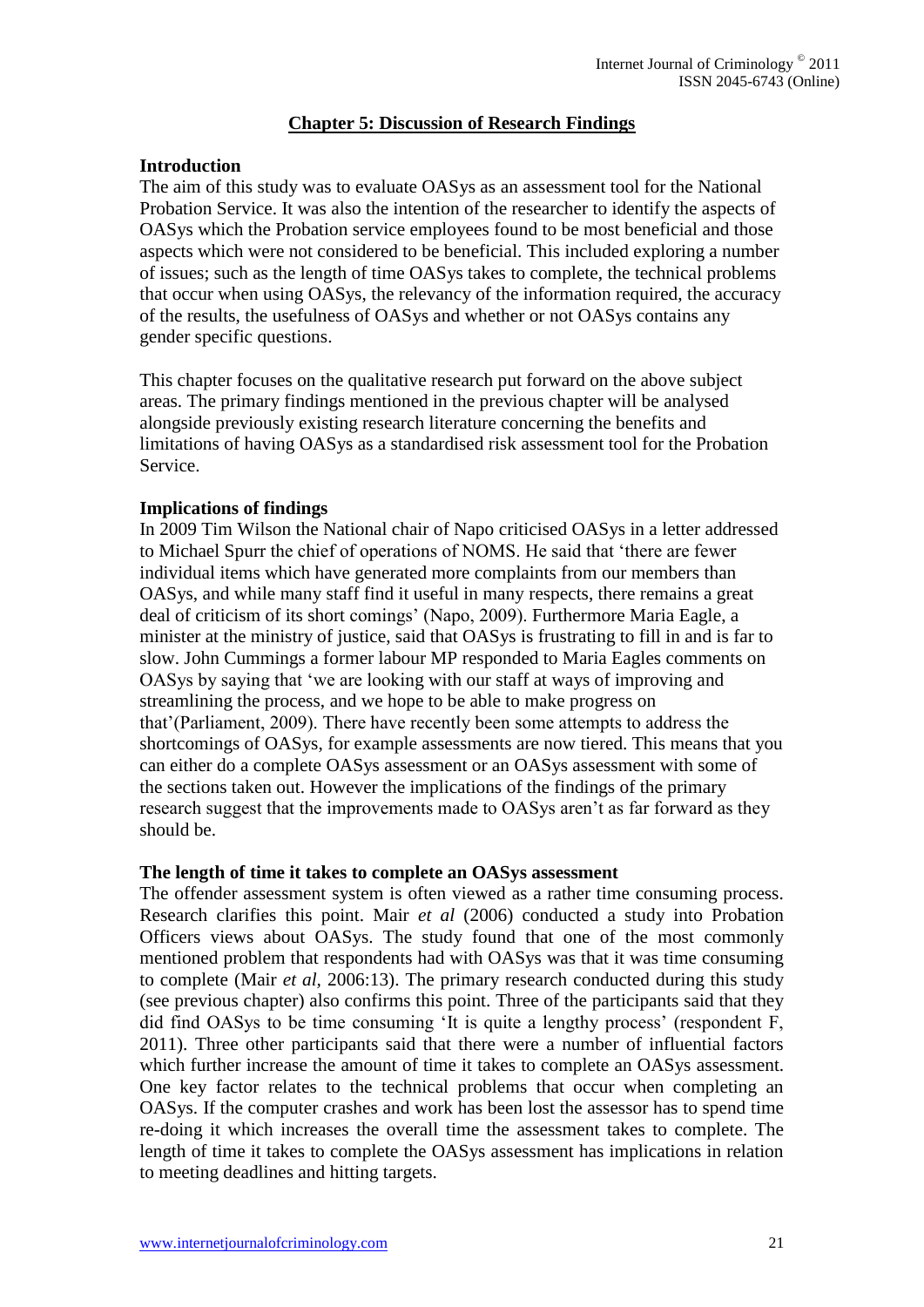At the minute there are roughly thirteen high priority targets within probation. Examples of these 'are victim contacts; offending behaviour programme completions, breach action, and the completion of computerised OASys risk management plans within tight timescales' (Whitehead, 2007:88). If a number of high priority targets are not met by individual members of staff, and in turn the organisation as a whole, a range of sanctions are activated (Whitehead, 2007:44). Those services which fall short of their targets do not receive their performance bonus. This regime of cash linked targets coupled with a lack of time due to deadlines and high caseloads may result in unintended consequences (Whitehead, 2007:44). One of the participants during the study said that because OASys is so time consuming 'you don't always give the amount of time that should complete OASys, sometimes you just rush through things and your not as detailed as you should be' (respondent G, 2011). This may mean that a number of caseloads aren't supervised properly, as the assessment is not as accurate as it could be due to rushing in order to meet targets and deadlines.

#### **Gender specific questions**

'Women account for a very small proportion of all known offenders and as a consequence of this very little attention has been given to women' (Heidensohn and Gelsthorpe, 2007:383). Feminists challenge the male centredness of criminology as it 'fails to understand the importance of gender and sex roles' (Gelsthorpe and Morris 1988 cited in Hopkins Burke, 2005:162). It is argued that malestream criminology attempts to equally apply theories that are based on men to women (Gelsthorpe, 2003:30). Therefore women are receiving treatment in a system designed for men. The findings from the primary research (see chapter 4) show that the majority of the participants did not consider the questions within OASys to be directed more towards a certain gender; they thought that the questions were relevant to both males and females. However two of the participants did think that the questions were slightly more male orientated. Participant C said that the reason for this is because the majority of the population that is dealt with in probation is male. The implications of this are that it may support the argument that female offenders should have a separate risk assessment tool which is designed specifically for women.

The majority of risk assessment tools have been 'derived from research with male offenders and transference to use with women' proves problematic (Kemshall, 2004:215). Rumgay 1996 identifies a number of key reasons for rejecting the male orientated approach to risk and criminogenic needs in favour of a needs led approach to women offenders (cited in Kemshall, 2004: 212). Firstly women have less involvement in the criminal justice system, which may mean that the use of previous convictions as a key predictor of recidivism is partially hindered. Secondly risk prediction tools which are male orientated and have been adapted to apply to women have not been successful in terms of predictive accuracy (Rumgay 1996 cited in Kemshall, 2004: 213). Thirdly female offender's risk factors differ to those that relate to male offending. For example factors such as criminal associates and educational levels have been found to be less important in explaining female criminality (Caulfield, 210:316). The factors which are found to be associated with reconviction amongst female offenders are physical and sexual abuse (Van Wormer, 2010:66). OASys as with other assessments uses the same version of measures with both male and female offenders, despite being based on criminogenic needs identified solely for males (Caulfield, 2010:320). Therefore OASys may not provide a consistent and in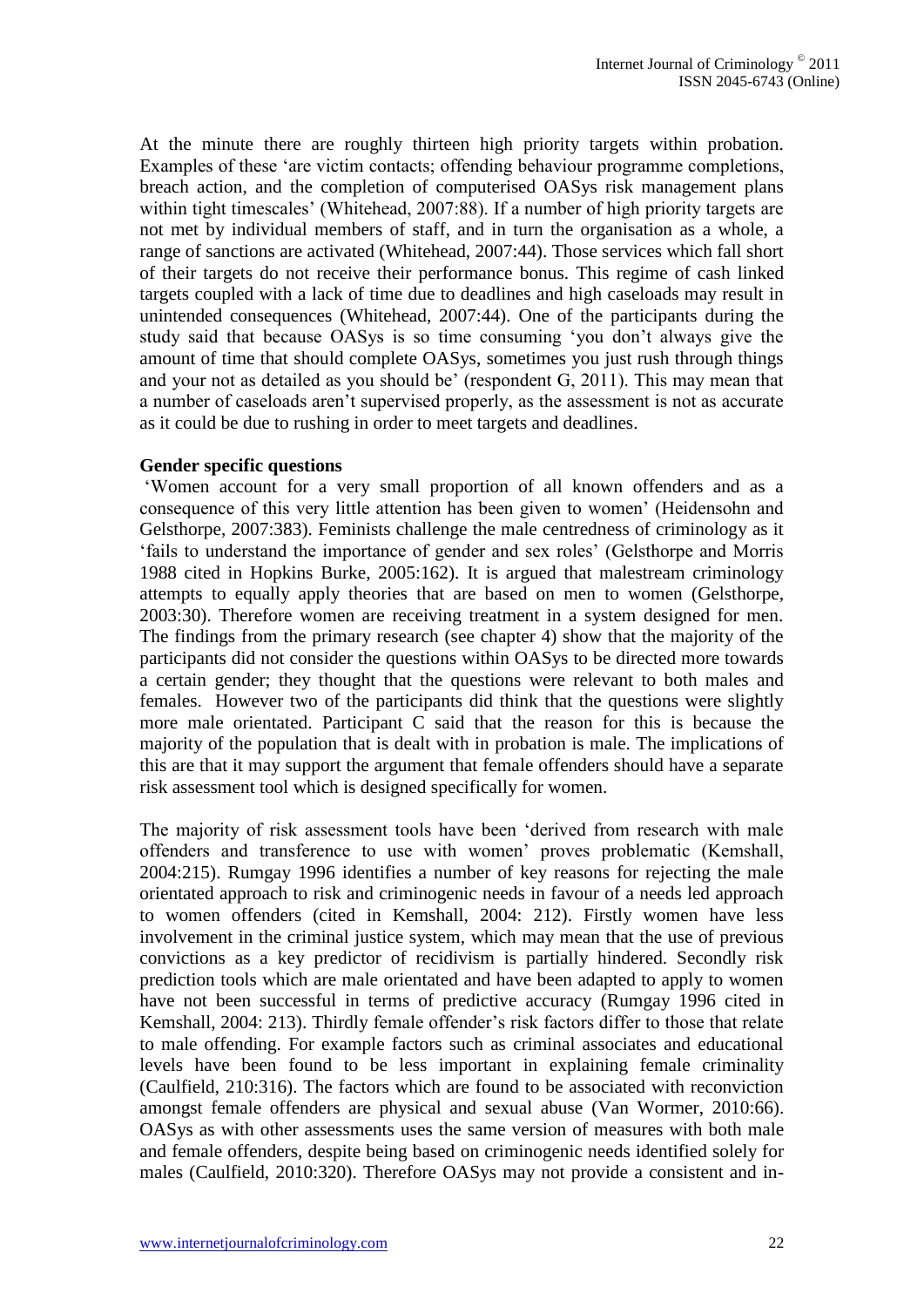depth assessment of female offenders risk and needs as female criminogenic needs are not the same as male criminogenic needs. Nevertheless there is some overlap between the needs of female and male offenders but the 'presence of similar needs does not mean that the needs are of equal magnitude' (Hollin and Palmer, 2006:187). Therefore OASys has the potential for inaccurate assessments of female offenders (Caulfield, 2010:323).

## **The usefulness of OASys**

Feeley and Simon (1994) argue that there is an existence of a new penology which emerged in the early 1990s (cited in Whitehead, 2007:46). This new penology can be characterized by a move away from rehabilitation and treatment towards the concept of probability and risk. Furthermore there is a transition from 'ideals and values associated with people, to managerial, technocratic and bureaucratic procedures' (Whitehead, 2007:46). Probation policy and practice has taken on board this new penology which has led to 'ever increasing control from central government over all aspects of work with offenders' (Annison *et al,* 2008:259). Therefore the Probation Service became concerned with 'performance targets, measures of efficiency and effectiveness and an overriding concern with' best value for money (Fitzgibbon, 2008:86). The probation service is no longer 'a people orientated enterprise' (Whitehead, 2007:13), rather it has been transformed into a 'politically dominated, centrally controlled, machine driven system for bureaucratically managing, containing and controlling offenders' (insidetime, 2009). Within this framework one of the first tasks of the day is to switch on the computer, which suggests that probation officers have merely become data entry operators (Whitehead, 2007:28). The completion of OASys falls within the many computer-controlled tasks that staff must perform.

The findings from the primary research suggest that the use of OASys is very much part of this bureaucratic process. When the participants were asked whether or not they found OASys to be useful they responded by saying yes. The participants felt that OASys was useful in terms of efficiency as it is 'a faster process for court reports' (respondent D, 2011) and it is 'a good way to organise the information' (respondent B, 2011). This computer culture has profound implications. Firstly the generation of data does not necessarily give a deeper understanding of the offender and their criminogenic needs (Whitehead, 2007:33). Secondly it is argued that this bureaucratic process has led to the 'erosion of the skills, experience, knowledge, understanding and professionalism' (insidetime, 2009) required within the probation officer role. Oldfield (1994) refers to this as McDonaldisation. This means that tasks within the probation service have been 'broken down into a series of simple but fragmented operations that can be performed by almost anyone with minimal training' (Oldfield, 1984:187). The primary research supports this as it suggests that this bureaucratic process can lead to a de-skilling of the probation officer role. Participant G said that 'in the old days you just used to know these are the issues and deal with them, now it's just ticking boxes for the sake of ticking boxes' (respondent G, 2011). Thirdly this bureaucratic process does not make the job any easier or faster as data entry demands a large amount of time (Whitehead, 2007:33).

# **The results of OASys**

A key debate within probation practice concerns the relative merits of clinical and actuarial approaches to risk assessment (Litwack, 2001:409). Clinical assessments are based upon professional judgement. The professional gathers information on the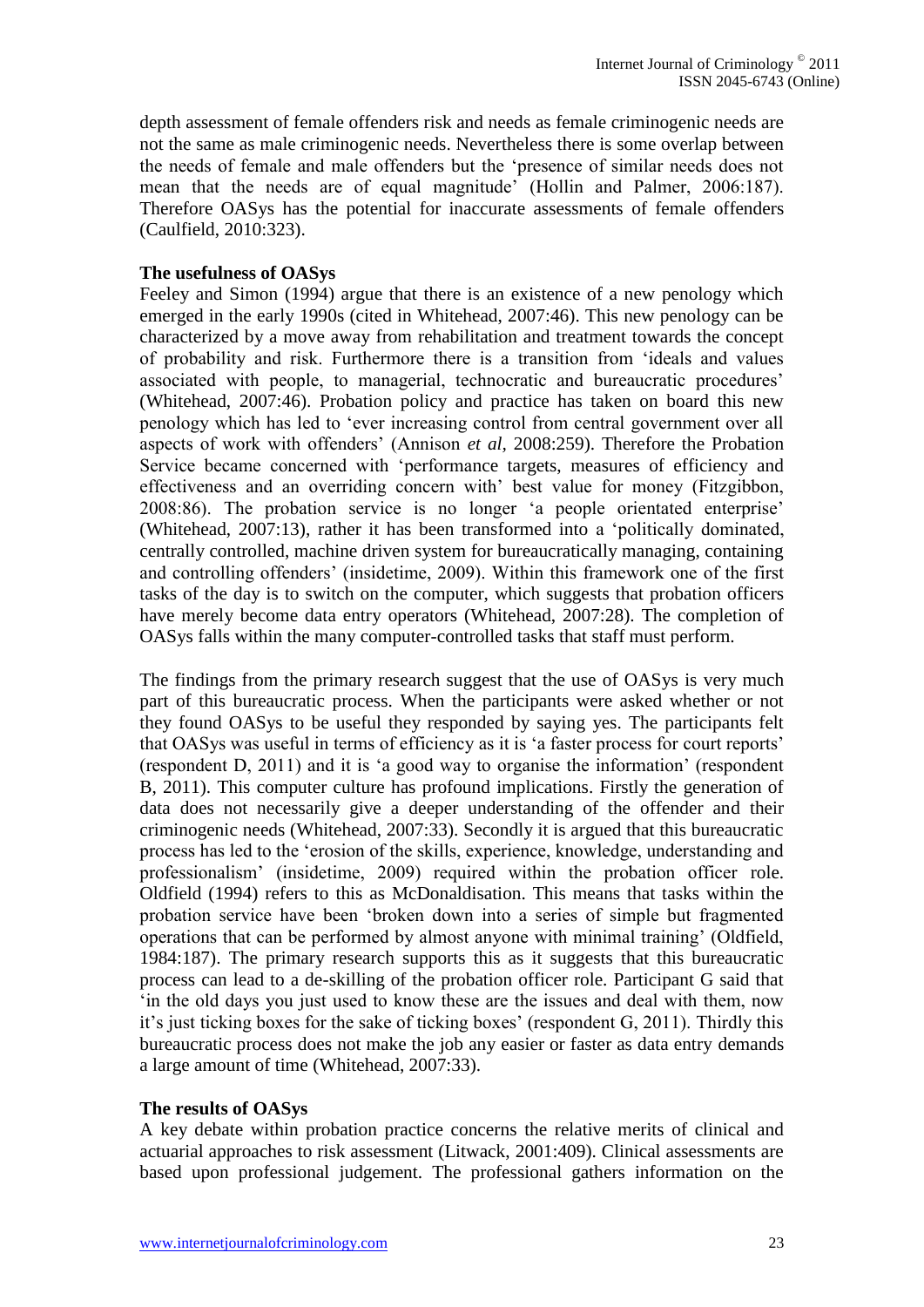offender via a number of interviews and then uses this information to 'arrive at a judgement regarding the offenders risk to the community and his/her treatment needs' (Andrews and Bonta, 2006:286). Clinical assessments tend to use dynamic risk factors relating to psychological functioning and social situation conditions (Hollin, 2002:312). Actuarial assessments on the other hand are based upon statistical calculations of probability and are commonly associated with static risk factors, which include things such as criminal history and age of first offence (Howitt, 2009:455). Within the probation context it is important for risk assessments to be as accurate as possible otherwise there would be a common occurrence of either false positives or false negatives. 'False positive predictions refer to the erroneous identification of lowrisk offenders as high risk' (Robinson, 2003:122), which can result in the offender's loss of liberty. On the other hand 'false negative predictions refer to the erroneous identification of high-risk offenders as low risk' (Robinson, 2003:122), which may compromise the public's safety. Traditionally actuarial assessments have been favoured over clinical assessments. Clinical assessments have been considered as 'a rush to negative judgement, without sufficient efforts to make a fair review of the clinical enterprise' (Litwack, 2001:410). Actuarial assessments in contrast are believed to offer high levels of predictive validity or accuracy due to the fact that they are grounded in empirical data (Robinson, 2003:115).

OASys uses both static and dynamic risk variables in its prediction algorithm (Williams, 2010:156). This in theory should mean that OASys gives the strongest basis by which to predict risk. However the findings from the primary research indicate that the results of OASys can sometimes be a bit skewed due to the OGRS results, which refers to the actuarial part of the assessment. This finding contradicts the findings from the existing literature as it suggests that actuarial assessments should not be favoured over clinical assessments as they do not offer higher levels of predictive accuracy. For example Respondent B (2011) argues that the number crunching scores can sometimes be a bit misleading. This is because the scores may indicate that an offender is low risk but the professional judgement in that situation may be that this person is in actual fact a significant risk. Likewise respondent F (2011) said that the statistical calculation of the risk of reoffending can sometimes be inaccurate due to the fact that those who have a conviction at an early age are still assessed as high regardless of whether or not they are currently criminally active. Nevertheless it could be argued here that if an offender is brought before the probation service and an OASys assessment is required it is reasonable to assume that the offender must still be criminally active as they would not need to be supervised if they hadn't committed a further offence.

#### **The relevancy of the information required for the OASys assessment**

OASys uses past and current risk factors in order to measure the likelihood of an individual re-offending (Webster *et al*, 2006:8). Risk factors are also used to predict the seriousness of harm when that re-offending takes place. 'Risk factors are prior factors that increase the risk of occurrence of the onset, frequency, persistence, or duration of offending' (Kazdin *et al* 1997 cited in Farrigngton, 2007:605). There are two categories of risk factor static and dynamic. 'Static factors (i.e. age, previous convictions) are aspects of the offenders past that are predictive of recidivism but cannot be changed' (Gendreau *et al,* 1996:575). Dynamic risk factors, often referred to as criminogenic needs (e.g. antisocial cognitions, values and behaviours), are susceptible to change. There is little 'disagreement in criminological literature about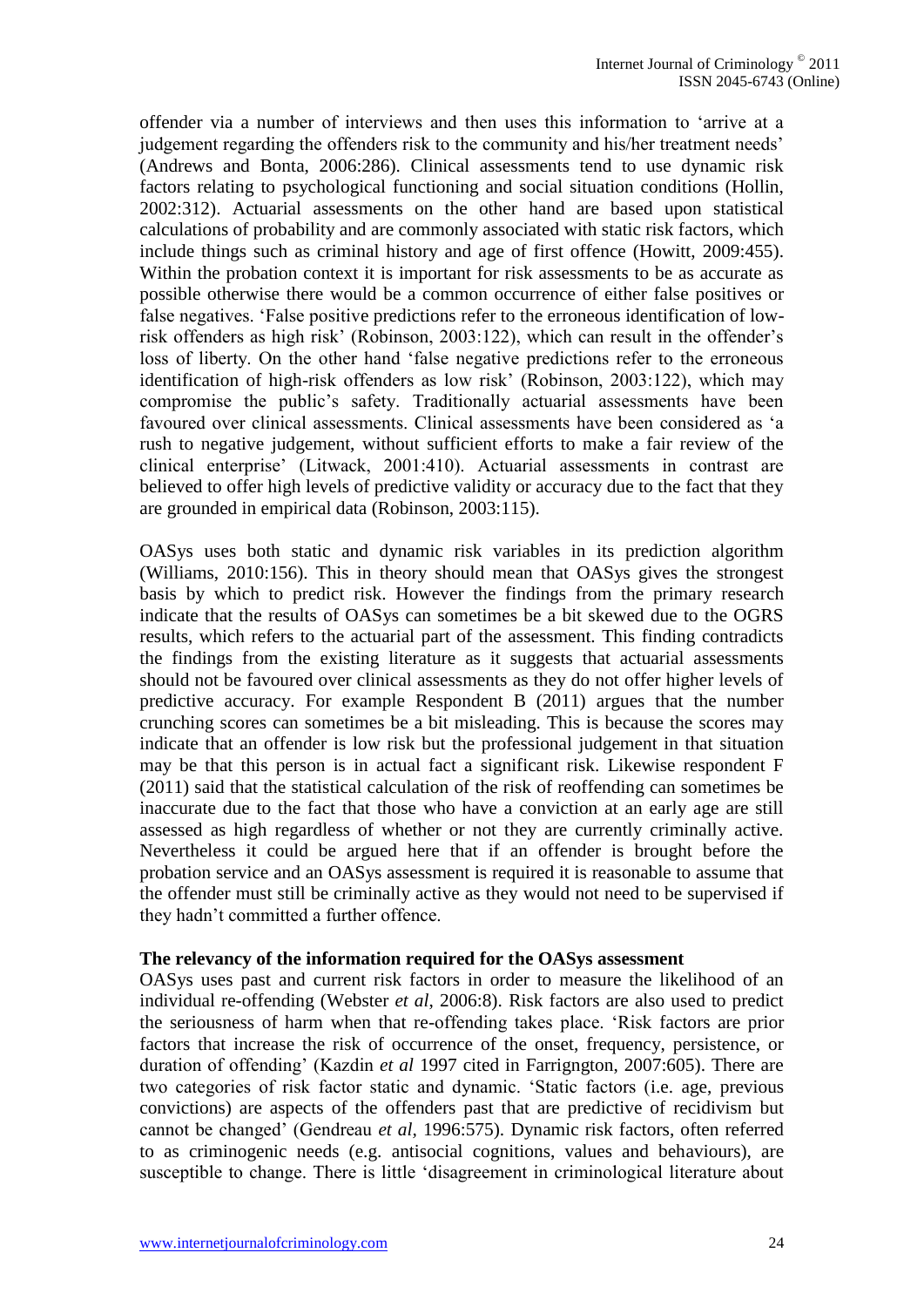some of the predictors of adult offender recidivism, such as age, gender, criminal history, early family factors, and criminal associates' (Gandreau *et al,* 1996:576). However there has been 'considerable controversy and/or a lack of interest in dynamic variables' (Gandreau *et al,* 1996:576). Individual variables such as offender needs, abilities, attitudes, and personality styles are subject to change and their measurement involves some degree of subjectivity and 'Elementary psychometric theory reminds us that unreliability in measurement leads to an underestimation of validity' (Gandreau *et al,* 1996:576). Therefore this line of reasoning would suggest that dynamic variables are relatively weak predictors of criminal behaviour. Therefore dynamic variables should not be used to predict risk within criminological risk assessments as the outcome would be inaccurate.

OASys uses both static and dynamic risk variables in order to predict risk and requires information on; offending, accommodation, education, training, employability, financial management, income, relationships, lifestyle, associates, drug misuse, alcohol misuse, thinking, behaviour and attitudes (respondent E, 2011). These areas are the relevant risk factors within OASys. The findings from the primary research contradict the published literature as the majority of the participants felt that all of the information that is required to complete the OASys assessment is relevant. The participants did not say that they felt that the information that was needed in order to complete the static risk factors were more or less relevant than the information needed to complete the dynamic risk factors. However one of the participants did suggest that dynamic variables, those that change, are important. 'Some of the information has got the potential to become relevant even if it's not at the present, (respondent B, 2011). Another of the participants said that some of the factors can be considered as historical, meaning that they are not as relevant in today's society. An example of this relates to early family factors. Traditionally coming from a broken home has been regarded as an offending risk factor. Divorce rates in the past were much lower and there was more stigma attached to divorce than there is today. Therefore children from divorced families probably would have suffered more negative effects in their social environment than they would today (Pakes and Winstone, 2007:10). This may mean that parental divorce in childhood isn't such a significant risk factor today as it was in the past. This contradicts previously existing literature as it suggests that some risk factors relating to an offenders early family are not as significant as they once were.

#### **Conclusion**

This chapter has brought together the findings of the primary research and compared it with published data concerning the use of OASys within the National Probation Service. The final chapter will conclude this article and will put forward any recommendations.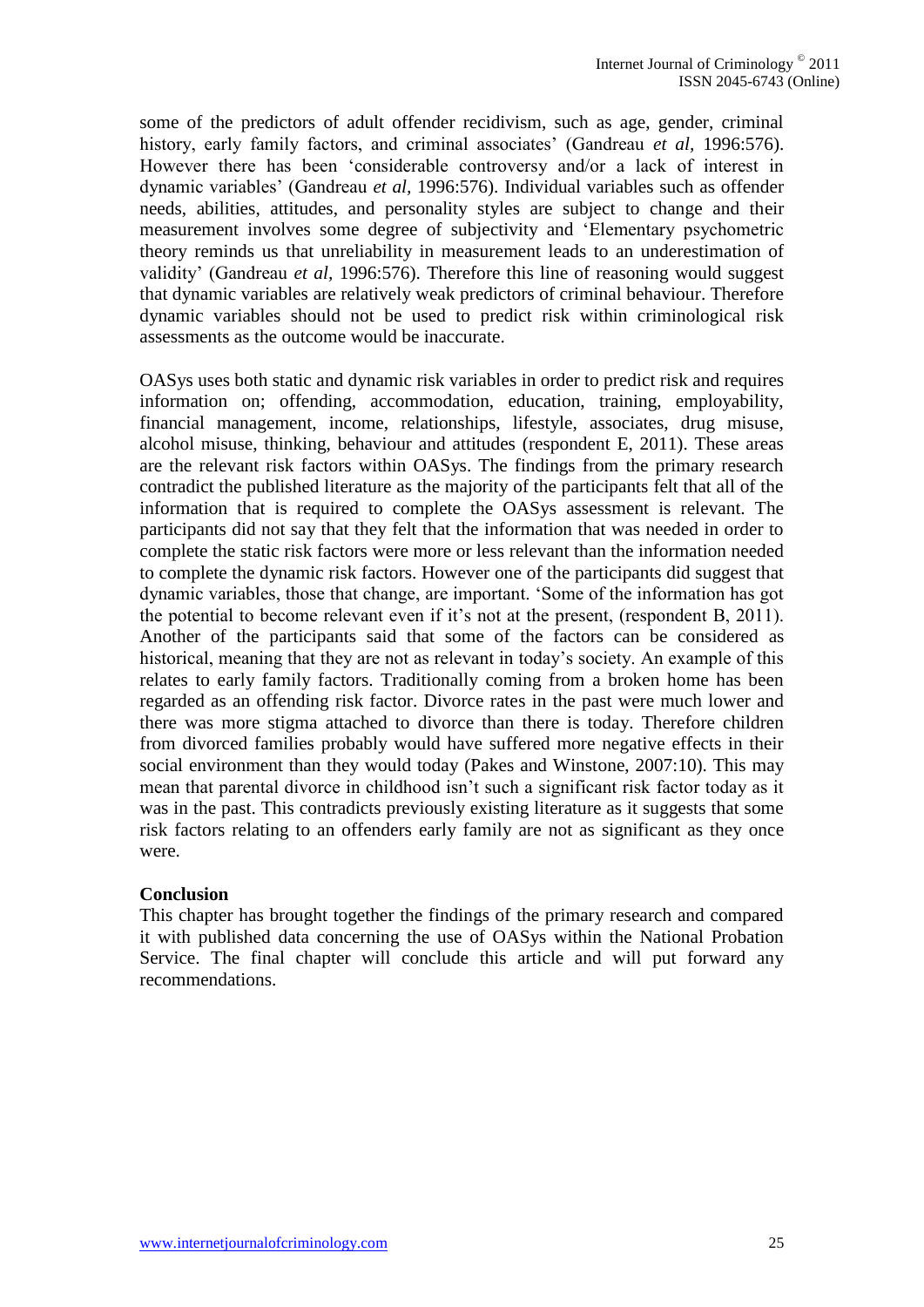#### **Chapter 6: conclusion and recommendations**

#### **Key findings**

The primary research showed that there are still a number of issues relating to the use of OASys within the Probation Service despite efforts to improve and streamline the process. The OASys assessment is still considered to be a lengthy process. In addition to this the technical problems that can occur whilst completing the OASys assessment increase the length of time that is required to complete OASys. The consequence of the time consuming nature of OASys is that it is sometimes difficult for probation employees to keep up with deadlines regarding the completion of OASys. Therefore some of the assessments may be rushed and may not be as detailed as they should be.

There are also issues in regard to the use of OASys for both male and female offenders. The primary research indicates that a few probation officers still feel that the OASys assessment is still more male-orientated. The secondary research used during this project suggests that women's risk factors are different to those factors that relate to male offending. Therefore it can be brought into question as to whether or not there should be a standardised assessment tool used for both men and women.

It is also apparent that there are still issues regarding the clinical versus actuarial assessment debate. Within this debate there are issues as to which type of risk factor is more accurate in predicting re-offending. The primary research suggests that the clinical assessment which uses dynamic variables is more effective within OASys as the actuarial part of the assessment can sometimes be a bit skewed which can lead to inaccurate results. Inaccurate results will mean that there are either false positives or false negatives. These false results will have negative implications for either the offender or the wider society. If a low risk offender is wrongly assessed as high risk it is likely that the offender will have an unnecessary loss of liberty. In contrast if a high risk offender is wrongly assessed as low risk members of the public may come to some harm.

The primary and secondary research used within this dissertation suggests that OASys is part of a bureaucratic process which can lead to the de-skilling of the probation officer role as more time is now spent ticking boxes just for the sake of ticking boxes rather than simply dealing with the relevant issues.

#### **Research development**

With additional time and cooperation this research could have been expanded by including a larger number of probation employees and observations of the completion of the OASys assessment could have been included. The observations would have aided the research as the researcher could have noted first hand some of the issues that the employees had with OASys. Furthermore a larger sample may have offered other views in relation to the use of OASys within the probation context.

Areas that should be included within further research include whether or not employees at the probation service think that women should be assessed using a separate assessment system, which is specifically designed for women. Furthermore it would also be appropriate to see if probation employees believe that women have different risk factors to men. This could also include a possible evaluation of the current risk factors within OASys in relation to female offenders as this would give a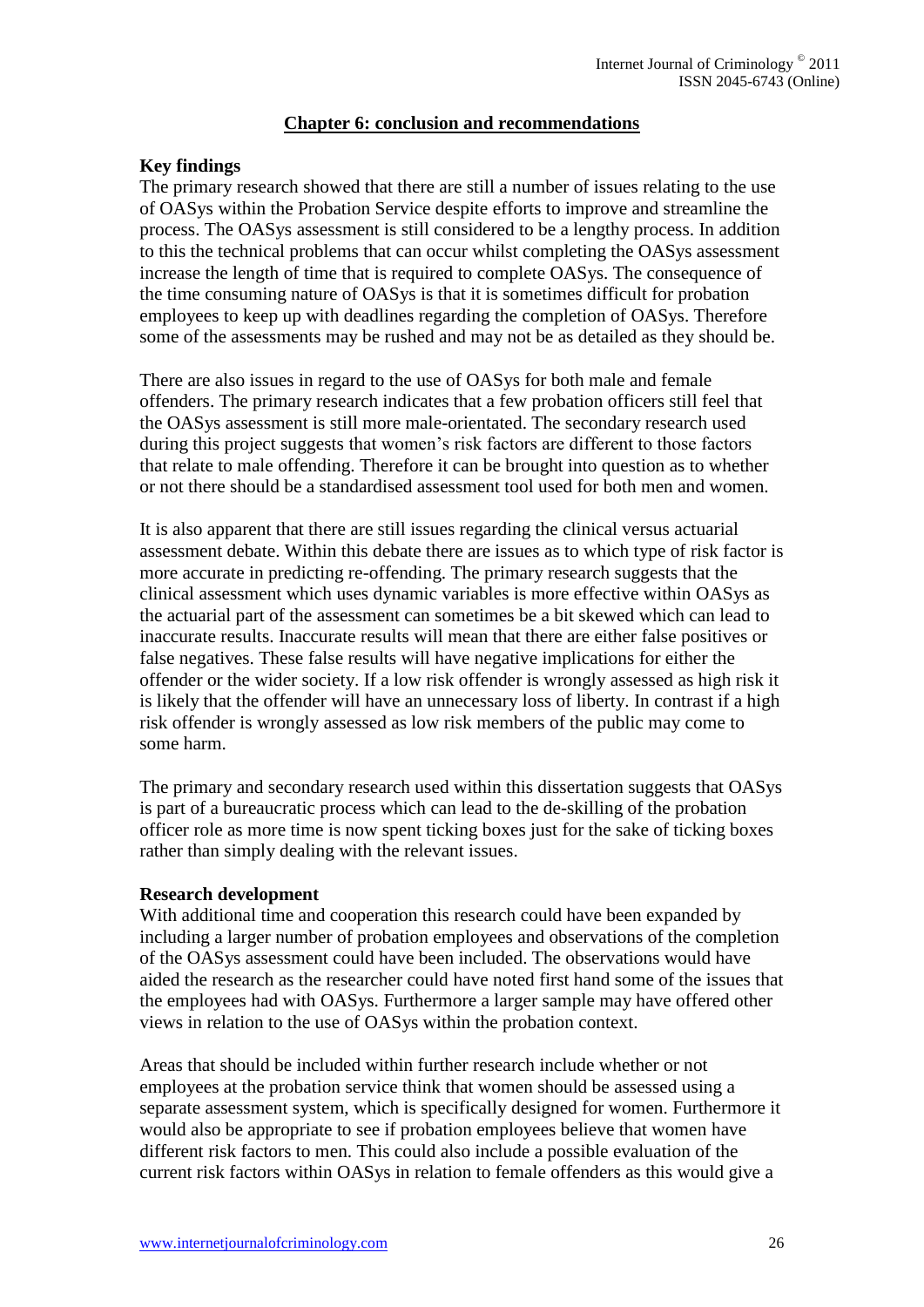clearer insight into whether or not the risk factors did predict female criminality and risk of harm.

Further research should also be carried out into whether or not probation employees view OASys as part of a bureaucratic process. Additionally it would be enlightening to see if probation employees agree that OASys contributes to the de-skilling of the probation officer role.

## **Recommendations**

The findings from this research can be used to support the introduction of a number of changes within OASys which should create a more efficient and purposeful assessment. There are various ways in which the length of time it takes to complete the OASys assessment can be reduced. The areas of the assessment that are repetitive could be cut down upon. In addition to this when a transfer assessment is required and there has been no change in an offender's circumstances or risk factors those using the OASys assessment should be able to tick one box saying no change rather than going through the whole process of filling in no change, no change within all of the sections. Another way in which to reduce the length of time it takes to complete an OASys would be to develop new technologies in which the information from CRAMS can be updated onto OASys, as this would mean that the same information would not have to be filled out twice.

Another recommendation which is supported from the research findings is to increase both the probation services and prison services word limit per section as it would enable all of the relevant information on the offender to be included within the OASys assessment. Therefore this would allow for those circumstances in which the offender has a large quantity of complex issues.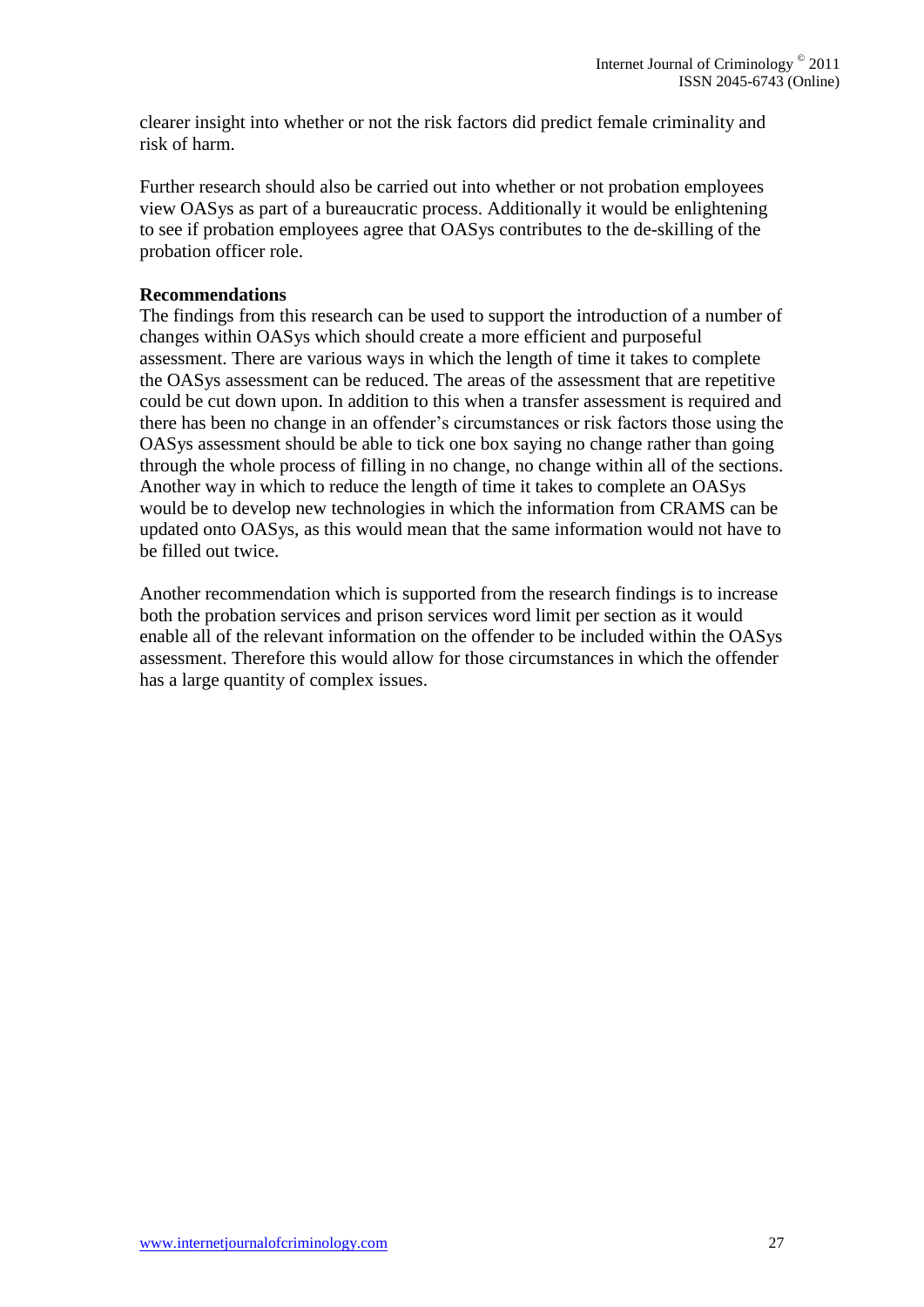## **Appendix A: Interview schedule used for primary research**

There will be no set questions as such during the interview; the reason for this is that it accommodates flexibility which allows specific details to be discussed in more detail. However the research does have a clear focus rather than just having a general notion of wanting to do research on a given topic, therefore there are a number of areas which will be open for discussion during the interview. These areas are:

- a) The time consuming nature of OASys.
- b) The ease of use.
- c) Technical problems associated with the equipment used.
- d) Gender specific questions.
- e) The usefulness of OASys.
- f) The results of OASys Do you feel the results of OASys reflect the level of risk of offenders?
- g) The relevancy of information.

Introduce myself and thank the participant for taking part. Ensure of confidentiality and make it clear that the interview is voluntary.

State to the interviewee the purpose of the interview and explain why it is important. Indicate what the research is about and state that it is for dissertation purpose for an undergraduate degree in Criminology.

Other information required includes; how long the participant has worked in probation, their position, how long they have been using OASys and whether or not they have used another form of risk assessment tool. The reason for this is that it may affect the answers the participants give in response to the questions.

Would you like to ask any questions or add any information to what has already been discussed today?

Thank the participant for taking part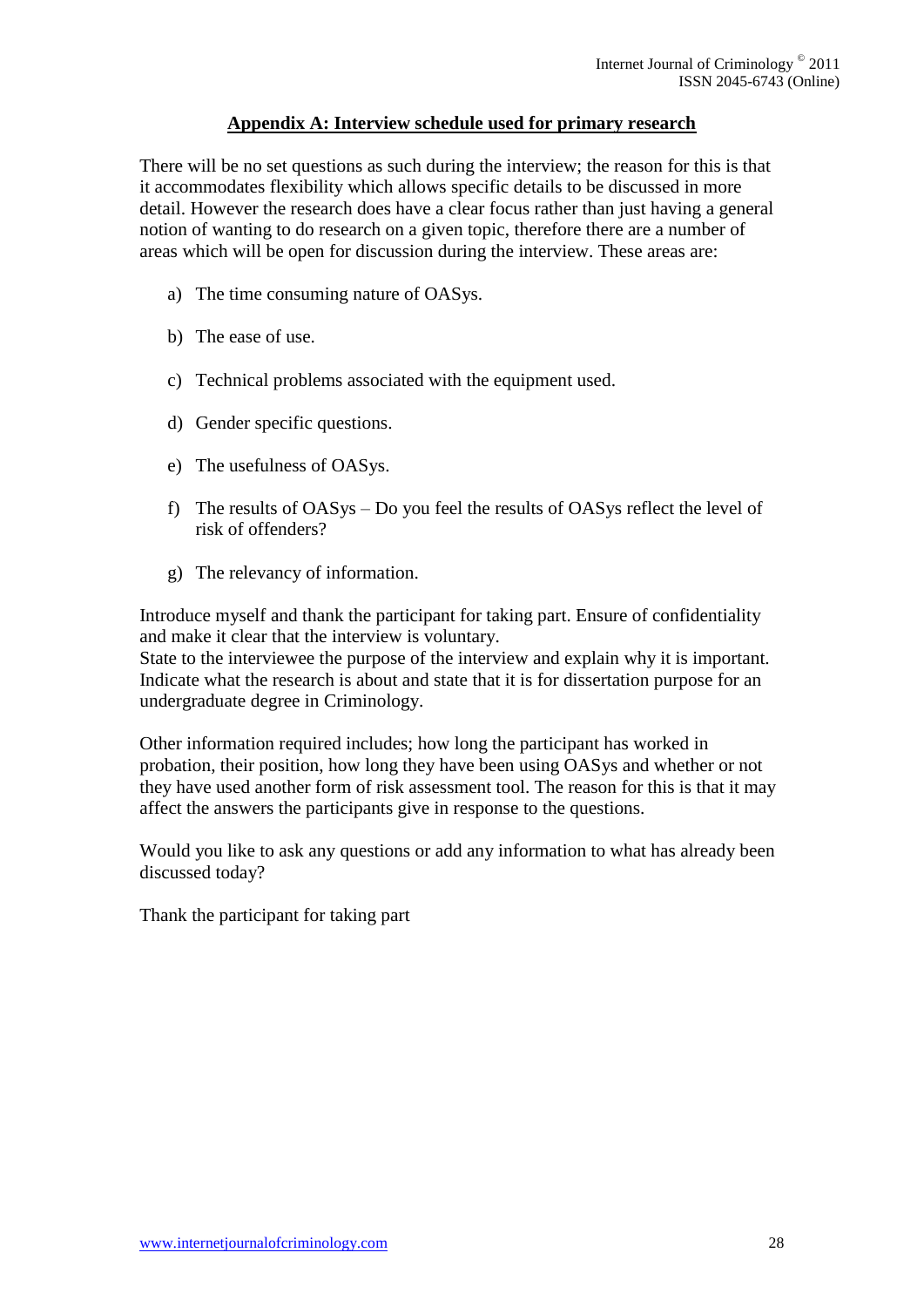# **Appendix B: Participant information sheet in criminological research**

I am a third year Criminology student at Nottingham Trent University who is undertaking dissertation research on OASys. Please read through all the details on this form carefully as it will provide you with information about the research.

The purpose of this dissertation research is to assess the value of OASys as a risk assessment tool for the National Probation Service.

You are being asked to take part in an interview lasting approximately twenty minutes. The interviewer will ask a number of questions regarding OASys and you will be required to draw on your own experiences and opinions in answer to the questions. Your response will be tape recorded. During the tape recording you will be referred to as a letter e.g. participant A, to maximise anonymity. There are seven areas which will be discussed, these are;

- a) The time consuming nature of OASys
- b) The ease of use
- c) Technical problems associated with the equipment
- d) Gender specific questions
- e) The usefulness of OASys
- f) The results of OASys
- g) The relevancy of information

You have the right to withdraw without giving a reason to do so. If you wish to withdraw you should contact the researcher (or their supervisor) and ask for your data to be withdrawn from the study.

To protect your anonymity all names, places and organisations will be changed. Only the interviewer will have access to recordings. All recordings will be destroyed after completion of research. Data will be saved in a password project file and will be destroyed within six months of the project end date. Due to the nature of the research, extracts may be used in the final report.

Upon completion of the interview you are free to ask any questions you may have about the interview or research in general.

Participation is voluntary and greatly appreciated. If you are happy to take part in this research please sign and date the consent form. If you have any questions or concerns before, during or after your participation in this research my contact details are at the bottom of this form.

The deadline date for notice of withdrawal of any data is 11/03/2011

**Investigator contact details: Kerry Newbold Criminology 3rd year Kerry.newbold2008@my.ntu.ac.uk Supervisor: Philip Hodgson, Philip.hodgson@ntu.ac.uk Nottingham Trent University, Burton Street Nottingham NG1 4BU**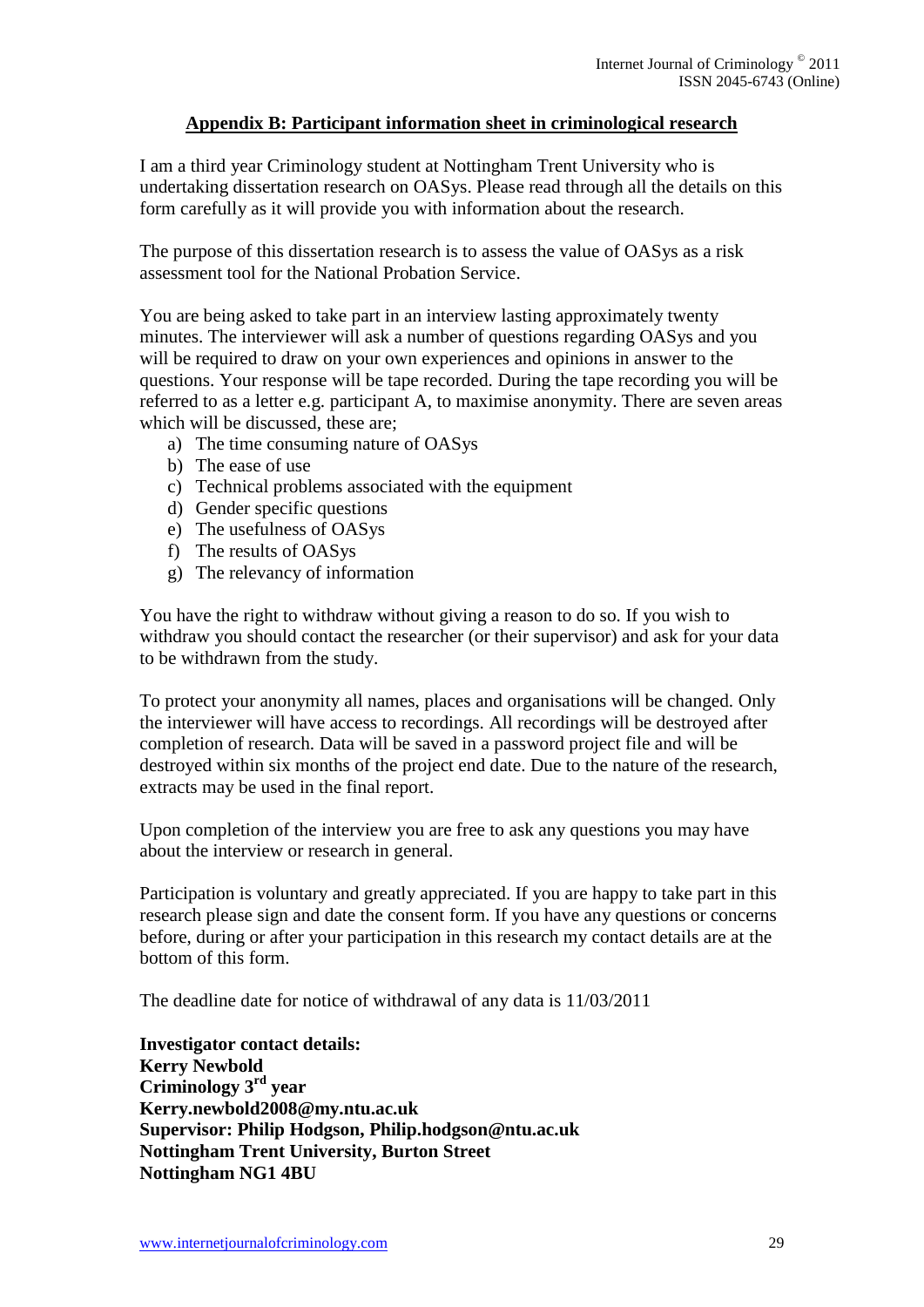# **Appendix C: Consent Form to participate in criminological research**

*Agreement to consent* 

I have read and understood the purpose of the research and my part in it. I have asked questions if needed and understand that I can contact the investigator at anytime with queries or concerns.

I agree to have the interview recorded.

I have the right to withdraw my data at any point during or after the interview and all materials will be destroyed.

I voluntarily agree to take part in this study

Signature of participant Date -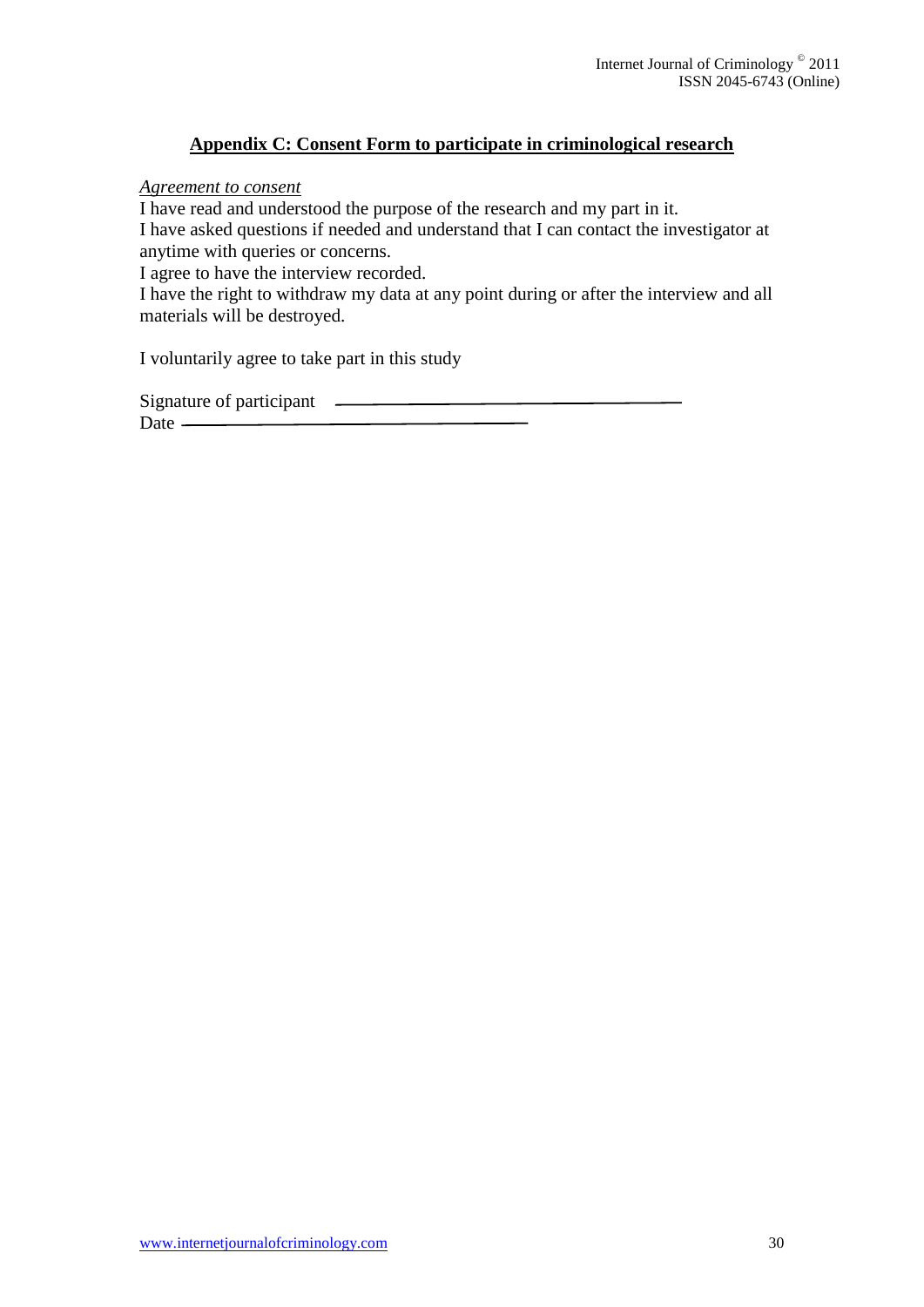## Reference list

Andrews, D.A. and Bonta, J. (2006) *The psychology of criminal conduct,* Edition 4, Newark: Anderson Publishing

Annison, J. Eadie, T. and Knight, C. (2008) 'People First: Probation Officer Perspectives on Probation Work', *The Journal of Community and Criminal Justice,*  55(3): pp. 259-271

BBC (2004) 'Huntley Case: Key mistakes made', (online) Available at: http://news.bbc.co.uk/1/hi/uk/3826355.stm, Accessed: 02/03/11

BBC (2001) 'Whiting guilty of Sarah murder', (online) Available at: http://news.bbc.co.uk/1/hi/england/1701742.stm, Accessed: 02/03/11

Belcher (2008) 'A Critical Evaluation of the Sex Offender Treatment Programmes used in Prisons', *Internet Journal of Criminology,* pp. 1-29 (Online) Available at: http://www.internetjournalofcriminology.com/Belcher%20- %20A%20Critical%20Evaluation%20of%20Sex%20Offender%20Treatment%20Pro grammes%20used%20in%20Prisons.pdf, Accessed: 03/02/11

Berg, B.L. (2007) *Qualitative Research Methods For The Social Sciences,* Edition 6, London: Pearson

Blackburn, R (2000) 'Risk Assessment and Prediction' in J. McGuire, T. Mason and A. O'Kane (eds) (2000) *Behaviour, Crime and Legal Processes: A Guide for Forensic Practitioners,* Chichester: John Wiley & Sons Ltd: pp. 177-205

Bryman, A. (2004) *Social Research Methods,* Edition 2, Oxford: Oxford University Press

Burnett, R. Baker, k. and Roberts, C. (2007) 'Assessment, Supervision and intervention: fundamental practice in probation' in L. Gelsthorpe and R. Morgan (eds) (2007) *Handbook of Probation,* Cullompton: Willan Publishing: pp.210-248

Caulfield, L. (2010) 'Rethinking the Assessment of Female Offenders', *The Howard Journal* 49(4): pp. 315-327

Champion, D.J. (2006) *Research Methods for Criminal Justice and Criminology,*  Edition 3, New Jersey: Pearson Prentice Hall

Crighton, D. (2005) 'Risk Assessment' in D. Crighton and G. Towl (eds)(2005) *Psychology in Probation Services,* Oxford: Blackwell Publishing: pp.52-67

David, M. and Sutton, C.D. (2004) *Social Research: The Basics*, London: Sage Publications Ltd

Dolan, M. and Doyle, M. (2000) 'Violence risk prediction: Clinical and actuarial measures and the role of the psycopathy checklist', *The British Journal of Psychiatry*  117(4): pp. 303-311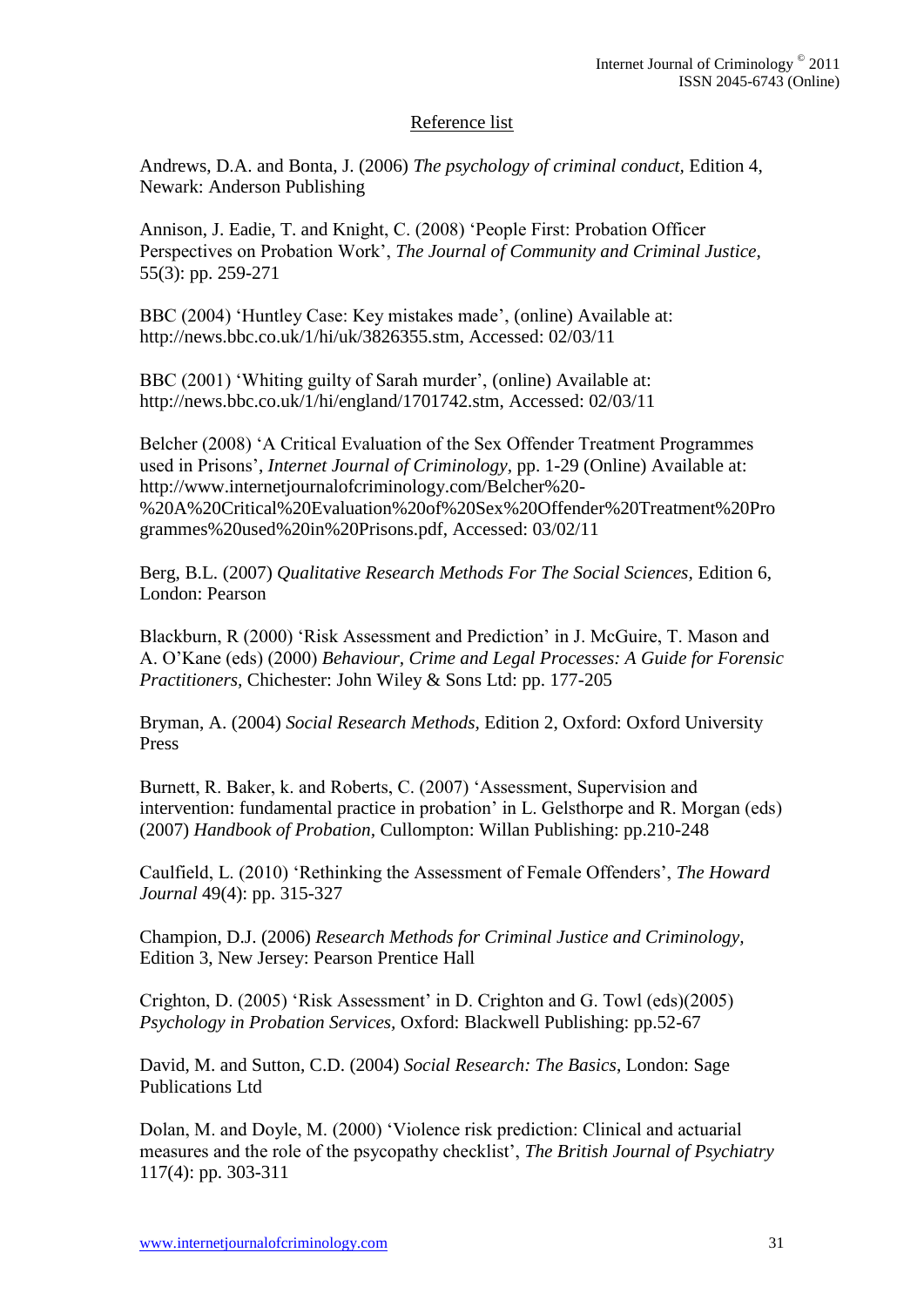Farrington, D.A. (2007) 'Childhood Risk Factors And Risk-Focused Prevention' in M. Maguire, R. Morgan and R. Reiner (eds)(2007) *The Oxford Handbook of Criminology*, Edition 4, Oxford: Oxford University Press: pp.602-640

Feeley, M. and Simon, J (1992) 'The New Penology: Notes on the Emerging Strategy of Corrections and its Implications', *Criminology* 30(4): pp. 449-473

Fielding, N. and Thomas, H. (2008) 'Qualitative Interviewing' in N. Gilbert (eds) (2008) *Researching Social Life,* Edition 3, London: Sage: pp. 245-266

Fitzgibbon, W. and Green, R (2006) 'Mentally disordered offenders: challenges in using the OASys risk assessment tool', *British Journal of Community Justice* 4 (2): pp. 35-46

Fitzgibbon, W. (2008) 'Deconstructing Probation: Risk and Developments in Practice', *Journal of Social Work Practice* 22(1): pp. 85-101

Gelsthorpe, L. (2003) 'Theories of Crime' in W. Hong Chui and M. Nellis (eds) (2003) *Moving Probation Forward: Evidence, Arguments and Practice,* Harlow: Pearson Education Limited: pp. 19-34

Gendreau, P. Little, T. and Goggin, C. (1996) 'A Meta-Analysis of the Predictors of Adult Offenders Recidivism: What Works' *Journal of Criminology* 34(4): pp. 575- 608

Hagan, F.E (2006) *Research methods in criminal justice and criminology,* Edition 7, Boston: Pearson Education, Inc

Hancock, D. (2007) 'Public Protection' in R. Canton and D. Hancock (eds) (2007) *Dictionary of Probation and Offender Management,* Cullompton: Willan Publishing: pp. 246-248

Heidensohn, F. and Gelsthorpe, L. (2007) in M. Maguire, R. Morgan and R. Reiner (eds) (2007) *The Oxford Handbook of Criminology,* Edition 4, Oxford: Oxford University Press: pp.381-420

HM Inspectorate of Probation (2006) 'An Independent Review of a Serious Further Offence case: Damien Hanson & Elliot White', (online) Available at: http://www.justice.gov.uk/inspectorates/hmi-probation/docs/hansonandwhitereviewrps.pdf, Accessed 04/03/11

Holden, L. (2007) 'Offender Assessment System (OASYS)' in R. Canton and D. Hancock (eds) (2007) *Dictionary of Probation and Offender Management,*  Cullompton: Willan Publishing: pp 184-187

Hollin, CR. (2002) 'Risk-Needs Assessment and Allocation to Offender Programmes' in J. McGuire (eds) (2002) *Offender Rehabilitation and Treatment: Effective Programmes and Policies to Reduce Re-offending,* Chichester: John Wiley & Sons Ltd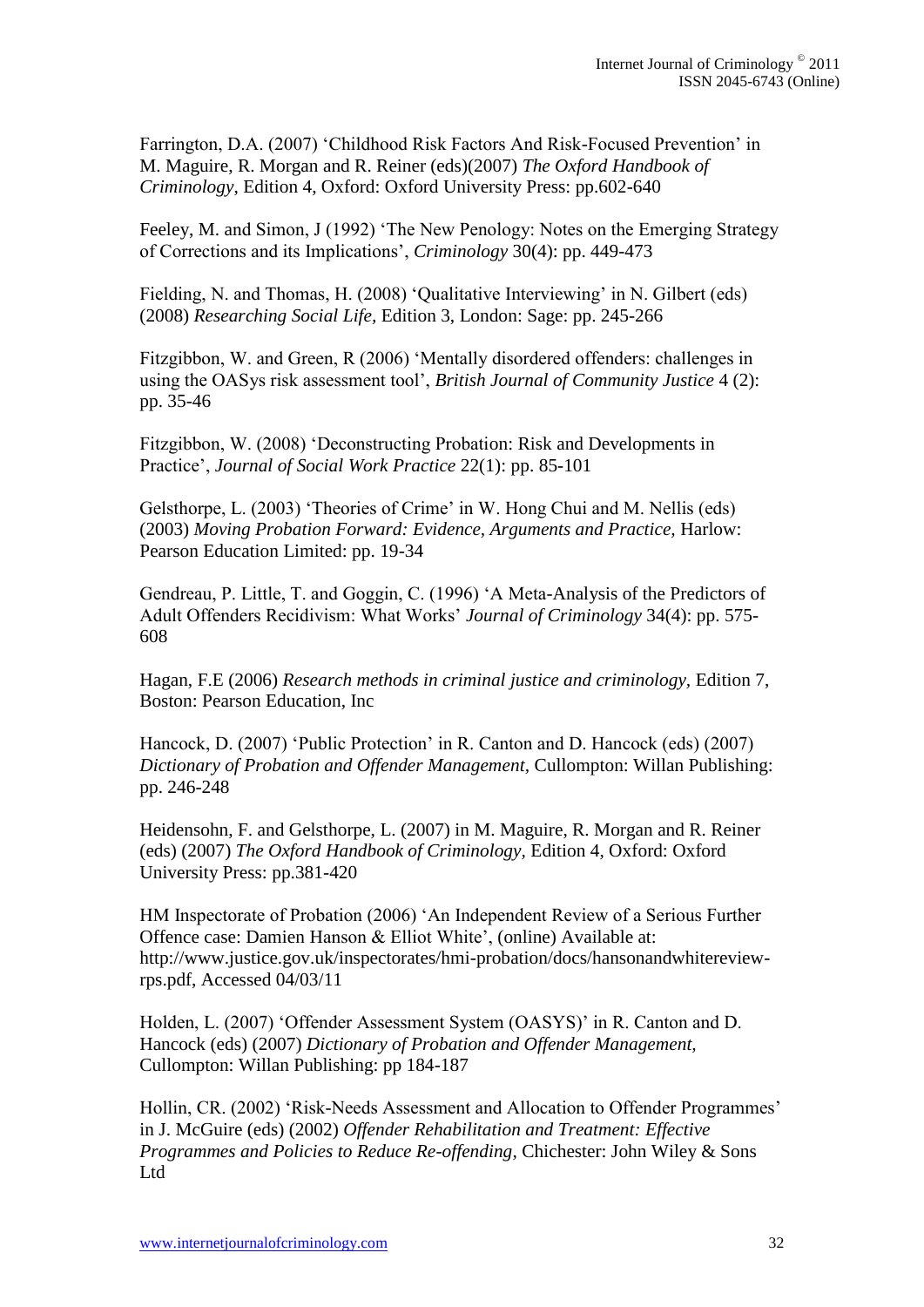Hollin, C.R. and Palmer, E.J (2006) 'Criminogenic need and women offenders: A critique of the literature' *Legal and Criminological Psychology* 11: pp. 179-195

Home Office (2000) 'Risk and need assessment in probation services: an evaluation', (online) Available at: http://rds.homeoffice.gov.uk/rds/pdfs/hors211.pdf, Accessed: 02/03/11

Home Office (2006) 'The Offender Assessment System: an evaluation of the second pilot', (online) Available at: http://rds.homeoffice.gov.uk/rds/pdfs06/r278.pdf, Accessed: 02/03/11

Hopkins Burke, R. (2005) *An Introduction to Criminological theory,* Edition 2, Cullompton: Willan Publishing

Howitt, D (2002) *Forensic and Criminal Psychology,* Harlow: Pearson Education Limited

Howitt, D. (2009) *Introduction to Forensic and Criminal Psychology,* Edition 3, Harlow: Pearson Education Limited

Insidetime (2009) 'Dehumanising process of risk assessment' (online) Available at: http://www.insidetime.org/articleview.asp?a=634, Accessed 29/04/11

Justice 4 victims (2007) 'The New Penology' (online) Available at: http://justice4victims.org/newpenology.aspx, Accessed 26/04/11

Kemshall, H. (2007) 'Risk Assessment and Risk Management' in R. Canton and D. Hancock (eds) (2007) *Dictionary of Probation and Offender Management,*  Cullompton: Willan Publishing: pp 184-187

Kemshall, H. (2004) 'Risk, Dangerousness and Female Offenders' In G. McIvor (eds) (2004) *Women who Offend,* London: Jessica Kingsley: pp. 209-227

Kemshall, H. (2003) *Understanding Risk in Criminal Justice,* Maidenhead: Open University Press

Kemshall, H. (2008) *Understanding the Community Management of High Risk Offenders,* Maidenhead: Open University Press

Kemshall, H. and Maguire, M. (2001) 'Public Protection, Partnership and Risk Penality: The Multi-Agency Risk Management of Sexual and Violent Offenders', *Punishment and Society* 3(2): pp. 237-264

Kemshall, H. Parton, N. Walsh, M. and Waterson, J (1997) 'Concepts of Risk in Relation to Organizational Structure and Functioning within the Personal Social Services and Probation', *Social Policy and Administration* 31(3): pp. 213-232 (online) Available at: http://onlinelibrary.wiley.com/doi/10.1111/1467-9515.00052/pdf, Accessed 23/03/11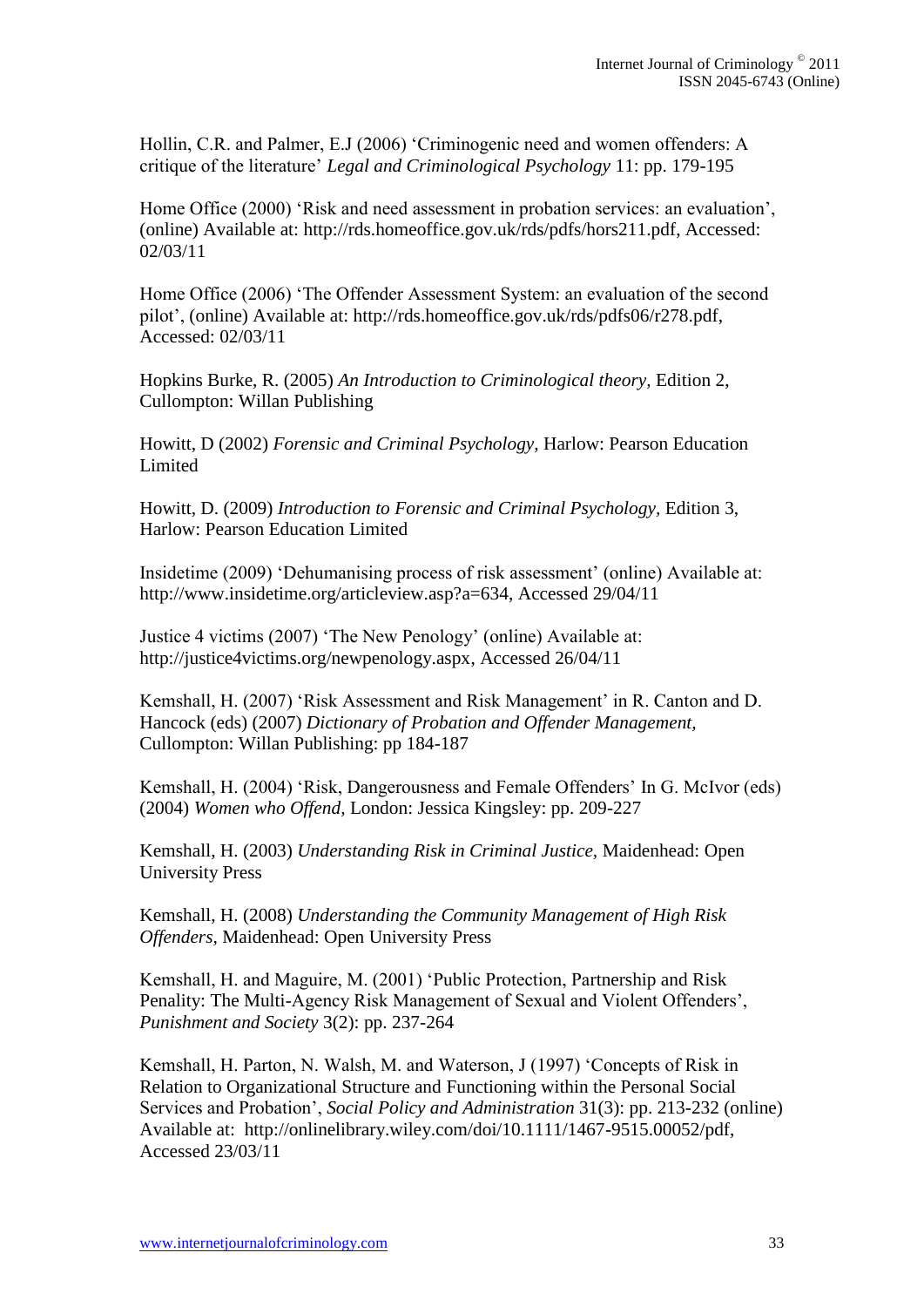Kemshall, H. and Wood, J. (2007) 'High-risk offenders and Public Protection' in L. Gelsthorpe and R. Morgan (eds) (2007) *Handbook of Probation,* Cullompton: Willan Publishing: pp. 381-398

Litwack, T. (2001) 'Actuarial Versus Clinical Assessments of Dangerousness', *Psychology, Public Policy, and Law* 7(2): pp. 409-443

Mair, G. Burke, L. and Taylor, S. (2006) 'The worst tax form you've ever seen? Probation Officers' views about OASys', *Probation Journal* 53(1): PP. 7-23

May, T (2001) *Social Research: Issues, methods and process,* Edition 3, Buckingham: Open University Press

Napo (2009) 'Napo Response to request for views on budgetary savings in the Probation Service (Specification, Benchmarking and Costing Programme' (online) Available at: http://www.napo.org.uk/about/news/news.cfm/newsid/36, Accessed: 06/04/11

Nash, M (2010) 'The Politics of Public Protection' in M. Nash and A. Williams (eds) (2010) *Handbook of Public Protection,* Abingdon: Willan Publishing: pp. 60-85

National Probation Service (2003) 'OASys: The new offender assessment system', (online) Available at: www.probation.homeoffice.gov.uk, Accessed: 02/03/11

Nellis, M (2007) 'Probation Values' in R. Canton and D. Hancock (eds) (2007) *Dictionary of Probation and Offender Management,* Cullompton: Willan Publishing: pp. 238-240

Oldfield, M. (1994) 'Talking Quality: Meaning Control: McDonald's, the Market and the Probation Service', *Probation Journal* 41(4): pp. 186-192

Pakes, F. and Winstone, J (2007) *Psychology and Crime: Understanding and tackling offending behaviour,* Cullompton: Willan Publishing

Parliament (2009) 'John Cummings in the chair' (online) Available at: http://www.parliament.the-stationeryoffice.co.uk/pa/cm200809/cmhansrd/cm091104/halltext/91104h0001.htm, Accessed 06/04/11

Robinson, G. (2003) 'Risk and Risk Assessment' in W. Hong Chui and M. Nellis (eds) (2003) *Moving Probation Forward: Evidence, Arguments and Practice,* Harlow: Pearson Education Limited: pp. 108-129

Tancred, T. (2005) 'Multi-agency Public Protection Arrangements' in D. Crighton and G. Towl (eds)(2005) *Psychology in Probation Services,* Oxford: Blackwell Publishing: pp.104-115

Vanstone, M. (2004) 'Mission Control: The origins of a humanitarian service', *The Journal of Community and Criminal Justice* 51(1): pp. 34-47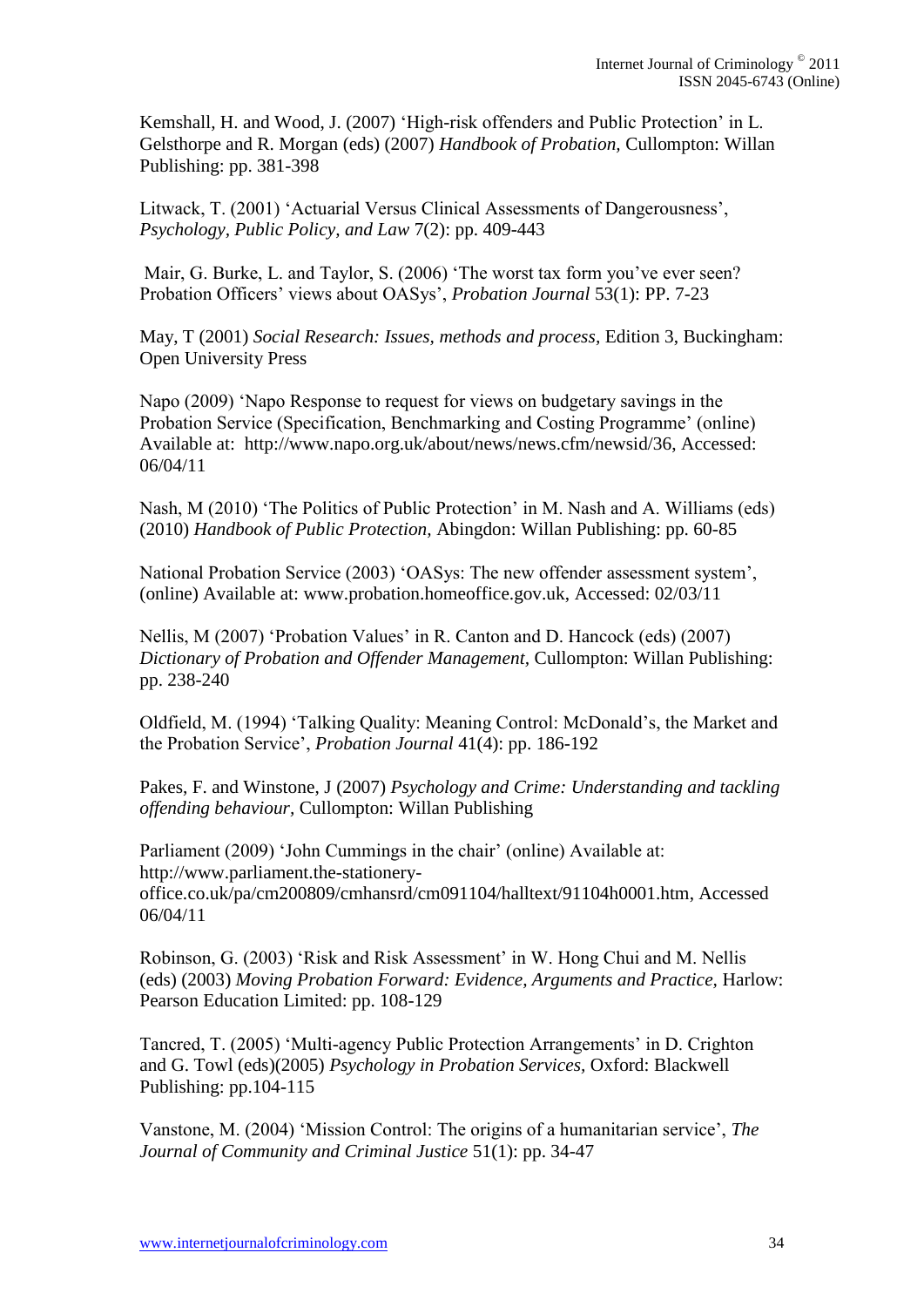Van Wormer, K. (2010) *Working with Female Offenders:* A gender-sensitive approach, Chichester: John Wiley & Sons, Inc

Webster, C. MacDonald, R. and Simpson, M. (2006) 'Predicting Criminality? Risk Factors, Neighbourhood Influence and Desistance', *The National Association for Youth Justice* 6(1): pp. 7-22

Whitehead, P. (2007) *Modernising Probation and Criminal Justice: Getting the measure of cultural change,* Crayford: Shaw & Sons Limited

Whitehead, P. (2007) 'Target Practice in Probation: take aim for reappraisal', *British Journal of Community Justice* 5(2): pp. 83-95

Williams, A. (2010) 'An epistemological chasm? Acturial risk assessment through OASys' in M. Nash and A. Williams (eds) (2010) *Handbook of Public Protection,*  Abingdon: Willan Publishing: pp. 133-162